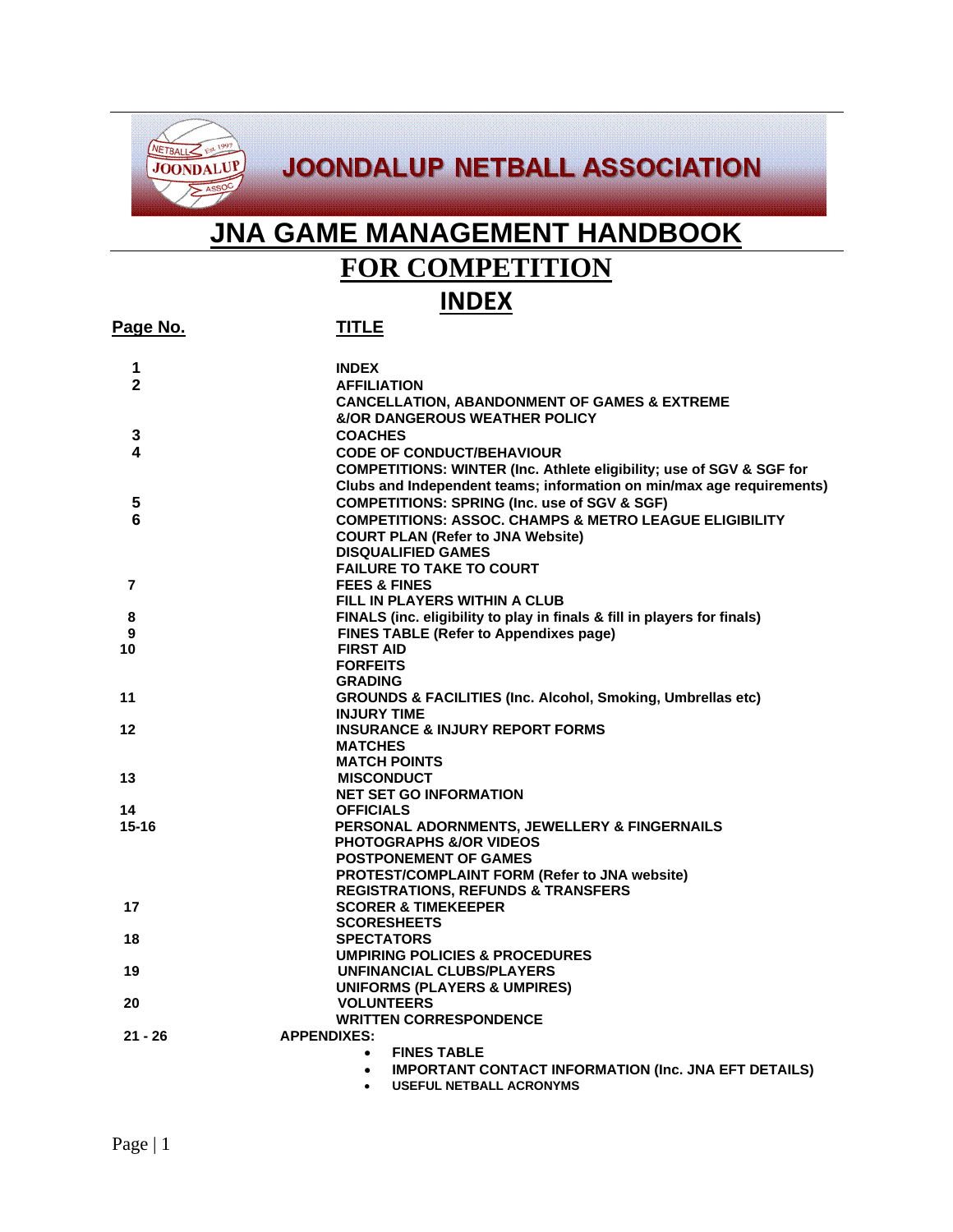# **POLICIES AND PROCEDURES FOR JNA COMPETITION**

**(JNA Policies & Procedures reviewed and revised April 2021)**

**ALL CLUBS AND TEAMS please read carefully and ensure that your coaches, managers, players, parents and spectators are fully aware of these regulations.**

**All Joondalup Netball Association (JNA) competitions are played under the IFNA Official Rules of Netball 2020 – except in circumstances indicated in the "JNA Policies and Procedures for Competition".**

**(Refer to JNA website for changes and updates during the season – [www.joondalupnetballassociation.wa.netball.com.au](http://www.joondalupnetballassociation.wa.netball.com.au/) )**

#### **AFFILIATION:**

Clubs applying to affiliate at JNA shall:

- Complete the Club & team affiliation form, including other forms as requested, and return them to the JNA Head Office by the date stipulated.
- Pay the JNA Club Affiliation Fee.
- Agree to abide by the Constitution, By-Laws, Policies & Procedures and Code of Conduct/Behaviour of JNA, and to ensure that their members do the same. (Refer to JNA website – Policies & Guidelines).

#### **CANCELLATION and/or ABANDONMENT OF GAMES: INCLUDING EXTREME DANGEROUS/WEATHER POLICY**

A JNA Convener may cancel a game or games:

- If there is a forecast from the Bureau of Meteorology (BOM) for severe weather prior to the games.
- If there is a threat from lightning or the weather becomes severe before or during a game (e.g., hail).
- If the surface of the court/s are damaged in any way or deemed to be unsafe for play.
- If for any other reason that may lead to player safety being compromised.
- 1. If **JNA CANCELS** games **prior to** the commencement of **match day**. The JNA Convener will contact each **nominated club contact** (as per club contact list provided at registration day), via text message to their mobiles, by 3pm of that match day for the Monday night competition (refer to note below re: Saturday competition) and based on information from the Bureau of Meteorology. It is the responsibility of the club, or team contact, to advise all of the team/s members. All cancelled games advised by JNA (as per above) will be deemed as a draw.

**Note**: The Saturday competition will be assessed on a game-by-game basis.

2. **POSTPONEMENT OF GAMES** (Monday night competition only) – Games may be rescheduled within reason and will be at the discretion of the JNA Committee. If Monday night games are cancelled, then fixtures may be postponed to the Wednesday night, of the same week. If the postponed games are cancelled again on the Wednesday night, then the games will be deemed as draws. If a team cannot attend the rescheduled game, it will be seen as a forfeit by that team, but no fines will be imposed. Games will not be rescheduled during the spring season.

(Refer to "Finals – No. 2" for information on postponement of games during the finals series & also to separate section in this document titled "Postponement of Games".)

- 3. If **JNA CANCELS** games **on match day**, due to dangerous/extreme weather, **prior to half time break** – No points – No score. Scoresheet to be completed and handed in. Will be considered a qualifying game for those registered players on the team list, as per scoresheet.
- 4. If both teams agree to **ABANDON** a game due to weather (both teams are to be in attendance and in agreeance), **prior to half time break** – No points – No score. Must advise match office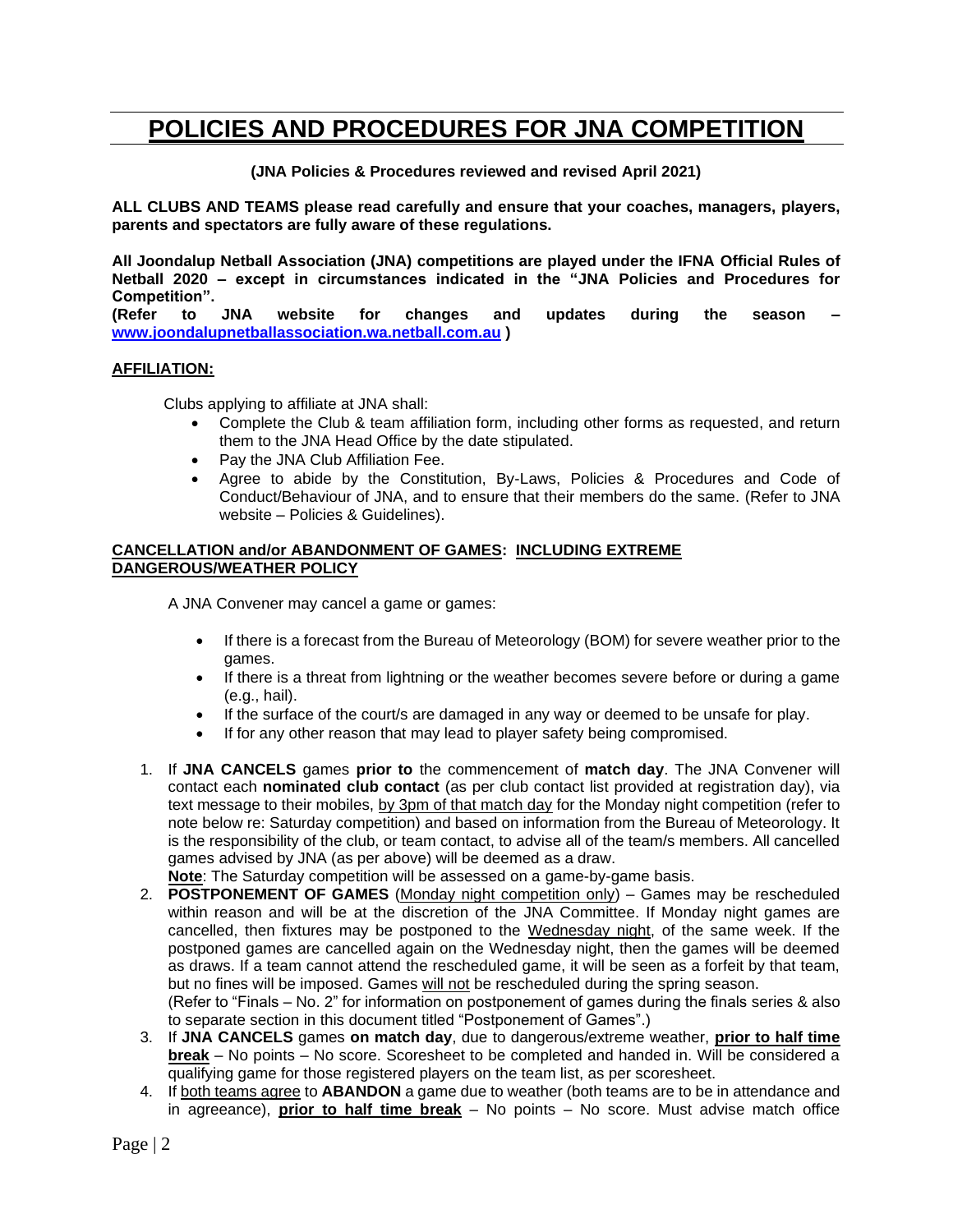immediately, or JNA Convener. Scoresheet to be completed and handed in. Will be considered a qualifying game for those registered players on the team list, as per scoresheet.

- 5. If **JNA CANCELS** games on match day, due to dangerous/extreme weather, **during, or after, half time break** – Points awarded as a win, loss, or draw in accordance with score at the time of cancellation (i.e., scores stand). Scoresheet to be completed and handed in. This will be considered a qualifying game for those registered players on the team list, as per scoresheet.
- 6. If both teams agree to **ABANDON** a game due to weather (both teams are to be in attendance and in agreeance), **during, or after, half time break** – Points awarded as a win, loss, or draw in accordance with score at the time of cancellation (i.e., scores stand). Must advise match office immediately, or JNA Convener. Scoresheet to be completed and handed in. This will be considered a qualifying game for those registered players on the team list, as per scoresheet.
- 7. If **one team FORFEITS** prior to the start of the game on the day due to weather both teams must be present and the forfeiting team must advise Match Office - SCORESHEET MUST BE COMPLETED & RETURNED TO MATCH OFFICE – Forfeit penalties apply, no fine if due to weather (forfeiting team to pay both umpires). Not considered a qualifying game for players on forfeiting team.
- 8. If **one team FORFEITS** during a game due to weather No fine imposed but penalties as per "Forfeited game" on JNA Fines Table. Both teams must be present and the forfeiting team must advise Match Office - SCORESHEET MUST BE COMPLETED & RETURNED TO MATCH OFFICE – forfeiting team to pay both umpires. Not considered a qualifying game for players on forfeiting team.
- 9. **EXTREME WEATHER POLICY**: Dangerous (Severe) Weather can include, but is not limited to, the following: · Electrical storm: If the difference between a lightning strike and the associated thunder from that lightning strike is 30 seconds or less, all persons associated with the activity as players, officials, umpires or spectators shall immediately leave the grounds and seek shelter that is appropriate from a lightning strike. · High winds: sustained winds of gale force (63 km/h) or wind gusts of 90km/h or more · Hail storm · Heavy rainfall which may cause flash flooding · Extreme heat
- 10. **PROCESS**: The process for consideration of delay or cancellation for all or any part of the competition shall be: Check the weather warnings via the BOM web sites as detailed below; checks to be made half hourly on BOM Website throughout competition day. Assessment to ascertain if dangerous weather conditions apply will be carried out utilizing the following tools: TheBureauofMeteorologyweatherwarnings

http://www.bom.gov.au/catalogue/warnings/WarningsInformation\_SW\_SWW.shtml

The Bureau of Meteorology radar http://www.bom.gov.au/products/IDR702.loop.shtml#skip

The Bureau of Meteorology Wind Doppler http://www.bom.gov.au/products/IDR70I.loop.shtml#ski

## **COACHES:**

- For Coaches of GO 10U, Junior 11U, 12U, 13U & 17U and Open teams, they **must** coach from a stationary position, in the designated marked areas near the centre of the court, but without impediment to the umpires, or other officials. The Coach **cannot** move up and down the sidelines, or around the goal lines, or obstruct the pathway of umpires.
- If a team has an assistant coach, then both coaches are to remain in the designated & marked area, but **only one coach** is permitted to direct play, call out or coach from the sidelines.
- For coaches of the 7U, 8U & 9U teams **only**; they are permitted to walk along the sidelines (refer to NSG RULES for 7U, 8U's & 9U's – Coaching; available on the JNA website). If there is an assistant coach then they must remain in the marked area and must not move along the sidelines. They are not permitted to direct play, call out or coach during the game.
- The Coach is to be on the opposite side of the court to their team's umpire (if applicable).
- Coaches should give positive coaching at all times.
- All Coaches are to abide by the JNA Codes of Conduct/Behaviour and Netball Australia Member Protection Policy.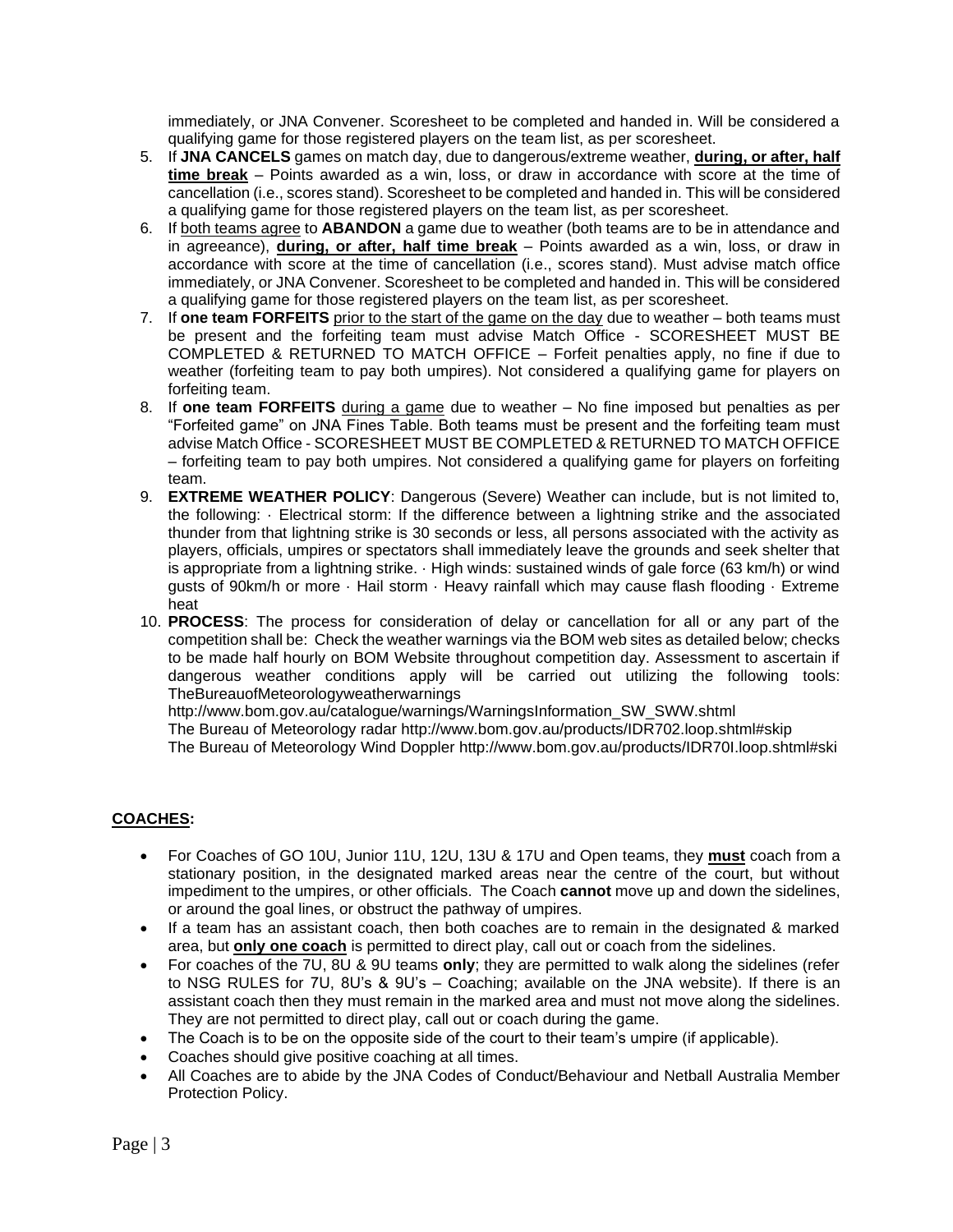• All Coaches who wish to coach at JNA are recommended to hold a current Netball Australia coach accreditation (a minimum of a Foundations accreditation, available online).

#### **CODE OF BEHAVIOUR**

It is the Club's, or Independent Team's, responsibility to ensure that their members and spectators are aware of and abide by the JNA Codes of Conduct/Behaviour. There is zero tolerance to any misconduct. Refer to JNA Website – Policies & Guidelines.

#### **COMPETITIONS:**

#### • **WINTER**

- 1. Eligibility: In accordance with the Equal Opportunity Act 1984, athletes aged 12 years and under are treated equally. Male athletes turning 13 years or older in the current year may only register into a male or a mixed competition.
- 2. Each competition, being SENIOR & JUNIOR, shall be deemed separate competitions. (Note: 11U's – 17U's are in the Junior competition and Seniors are in the Open competition. NSG 7U's, 8U's, 9U's & 10U's are in the Net Set Go Program therefore **cannot** register for the Junior Competition).
- 3. Players may play in more than one competition (excluding NSG) providing:- (i) they pay the fees applicable for each competition (ii) that their club does not have a team in that competition and (iii) that they adhere to the minimum age requirements (e.g., a player in a team in the 17U Junior competition wishes to play in a team in the Opens competition can do so if their club does not have a team in the Open competition; they must also be turning, or have turned, a minimum of 15 years of age in the current year and they **must pay the fees** applicable for the Opens competition, as well as for the 17U's competition). (Refer "Competitions – No. 6. Minimum Age Requirements")
- 4. Single Game Vouchers (SGV) During Winter Season for Club & Independent Teams for substitute players that are **not affiliated** with any other association under NWA for the current year and to be used for **Independent teams only in 12U's & 13U's, & for All teams in 17U's, Opens & Social Competitions** (also refer to No. 6. "Minimum Age Requirements"). A team may use a maximum of three (3) substitute players for any one game and only if needing to make up to a maximum of eight (8) players for that team in that game. Substitute players are required to pay the \$16 fee for a single game voucher to the match office **prior to the commencement of the game** and **all** relevant details must be provided for completion of the voucher (DOB, address etc.,). A substitute player (using single game vouchers) may only fill in for a maximum of two (2) games for a team within a season. If the player participates in any further games, they must pay full fees and register as a member of the team, but only if needing to make up to a maximum of eight (8) players for that team (Note: restrictions apply for registering of a new player – refer to "Registrations: No. 3"). The front and back of the scoresheet must be completed accordingly and prior to the commencement of the game. Substitute players, using SGV's, may fill in for other teams in the competition, but only for a maximum of two (2) games per team. Single Game Voucher players must take the court on the date of the voucher only.

**Note:** Only registered (fully financial) players for that team are eligible to qualify for finals (also refer to "FINALS No.4(b)). A player & their club/team must complete the registration process and pay the appropriate fees prior to taking to court. Once fully registered, the player must take the court for a minimum of one (1) quarter per game for three (3) fixtured games in a season, to qualify (also refer to "Registrations: No. 3).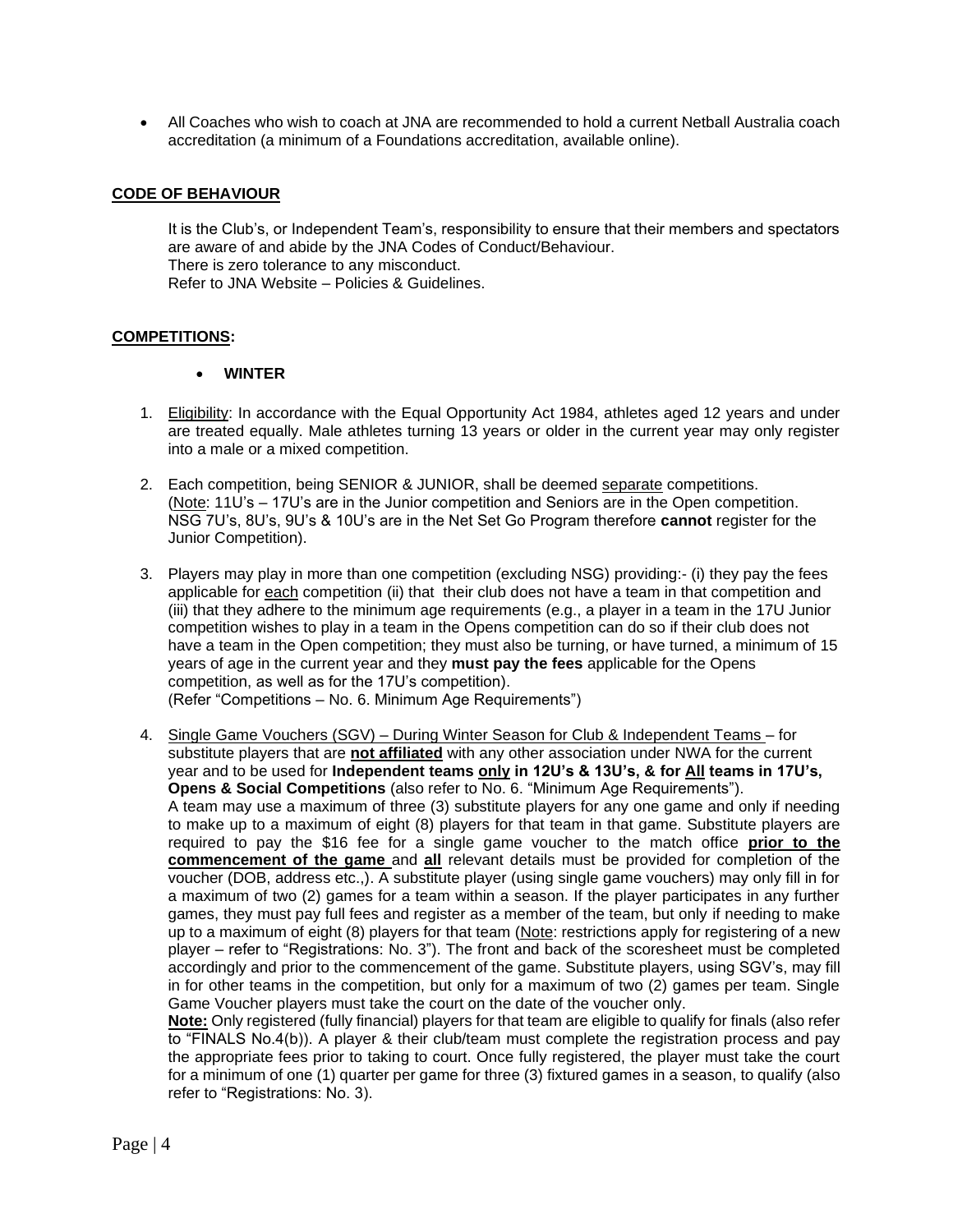Please note that any games played using a SGV, or SGF, are **not included** as a qualifying game for finals. This also applies where a player's name is listed on the scoresheet but does not take to court – refer to "Scoresheets: No. 2 - Note (ii)" for further explanation.

Single Game Fee (SGF) – During Winter Season for Club & Independent Teams - (to be used for **Independent teams only in 12U's & 13U's, & for All teams in 17U's, Opens & Social Competitions**) - substitute players that **are affiliated** with NWA for the current year, but not with JNA: If a player is affiliated at another association with NWA for the current year, they are only required to pay a JNA SGF of \$10, which is to be paid to the Match Office **prior to the commencement of the game**. The scoresheet is to be completed accordingly (front & back) prior to the commencement of the game. A team may use a maximum of three (3) substitute players for any one game and only if needing to make up to a maximum of eight (8) players for that team in that game. A substitute player (paying a JNA SGF) may only fill in for a maximum of two (2) games for a team within a season. (Refer to note in "SGV - Winter Season" above). No SGV is to be issued.

(Also refer to "Fill in Players or Interchange of Players between divisions & Minimum Age Requirements")

6. Minimum & Maximum Age Requirements:

(a) SET 7&U's – a player must be turning, or have turned, 7 yrs of age in the current year to be eligible to participate.

(b) 7&U – 12&U players can only play up **one (1) year** above their registered age grouping (NOTE: With **NSG fill ins** they must be within the same tier i.e., GO & SET - refer to NSG section re: Fill in players for further information).

(c) Minimum age for the Junior 17&U's competition – players need to be turning, or have turned, 13 years of age in the current year.

(d) Maximum age for the Junior 17U's competition – players must be turning, or have turned 17yrs of age in the current year. Note: if turning, or turned, 18yrs of age in current year and still in full time secondary school, they must register to **play** in the Opens Competition only.

(e) Minimum age for Open Competition - players need to be turning, or have turned, 15 years of age in the current year, except for Opens Social and/or Opens 35+ Competitions.

(Refer to "JNA Guidelines for Opens Social and/or Opens 35+ Competitions" - available on the website)

## **COMPETITIONS:**

- **SPRING** (also refer to points 1, 2, 3 & 6 of Winter Competition above)
- 1 SGV Spring Season (to be used for **Independent teams only in 12U's & 13U's, & for All teams in 17U's, Opens & Social Competitions**) - substitute players that are **not affiliated** with NWA for the current year: A \$16 fee for a **non-affiliated** player, filling in for Junior 17U & Open competitions only and using a SGV, must be paid **prior to the commencement of the game** and the **front & back** of the scoresheet is to be completed accordingly. A team can use a maximum of three (3) substitute players for any one game and only if needing to make up to a maximum of eight (8) players for that team in that game. A substitute player (using a SGV) may only fill in for a maximum of two (2) games for a team within a season. There will not be SGV's issued for the **final fixtured game** of the Spring competition. (Refer to "SGV – Winter season" for further restrictions on use of SGV substitute players and "Minimum Age Requirements" for each competition e.g., minimum of 15yrs for Opens Competition).
- 2 Single Game Fee Spring Season (to be used for **Independent teams only in 12U's & 13U's, & for All teams in 17U's, Opens & Social Competitions**) - substitute players that **are affiliated** with NWA for the current year, but not with JNA: If a player is affiliated at another association with NWA for the current year, then they are only required to pay a JNA single game fee of \$10, which is to be paid **prior to the commencement of the game**. The scoresheet is to be competed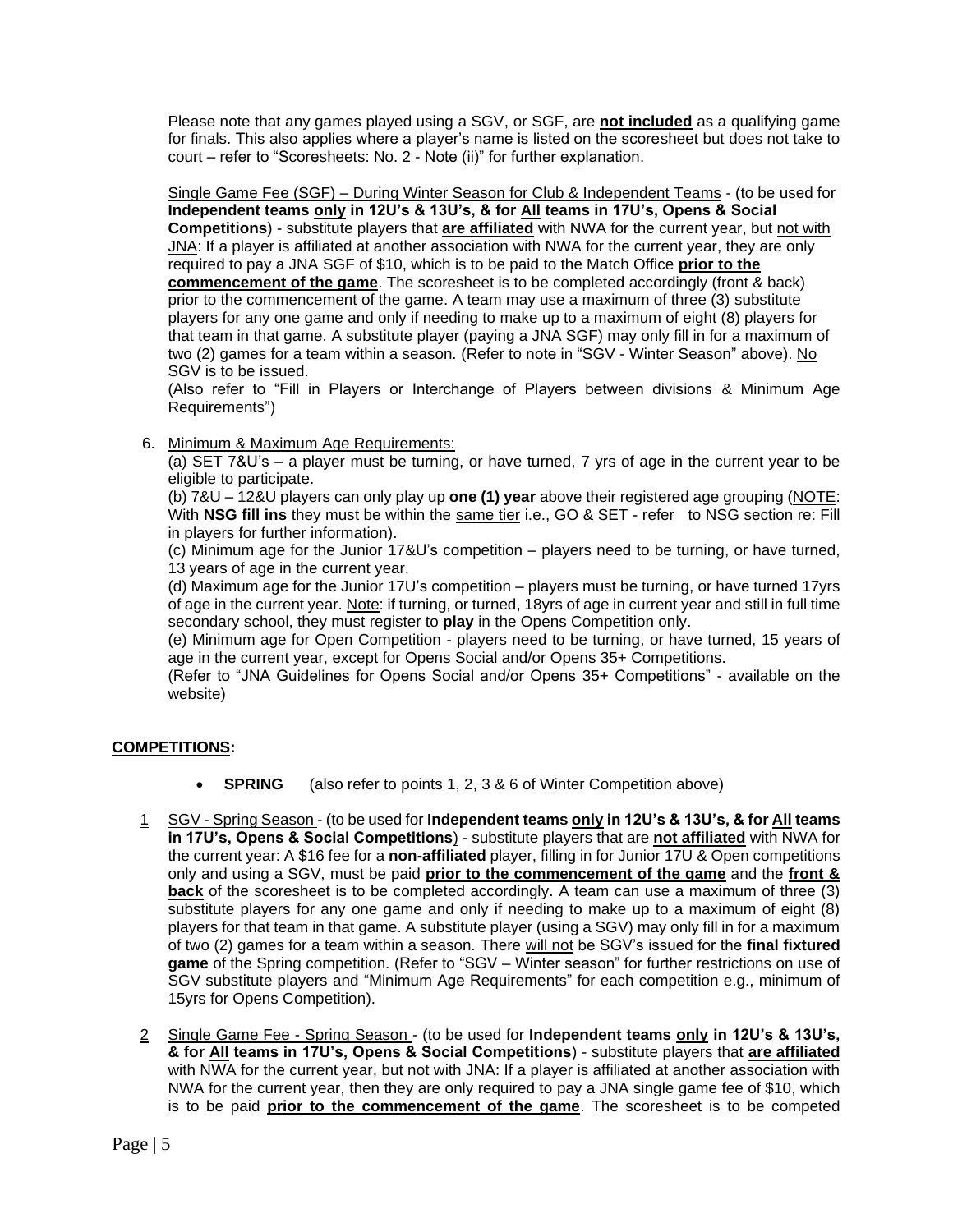accordingly (**front & back**). A team can use a maximum of three (3) substitute players for any one game and only if needing to make up to a maximum of eight (8) players for that team in that game. A substitute player (paying JNA single game fee) may only fill in for a maximum of two (2) games for a team within a season. There will not be single game payments accepted for the final fixtured **game** of the Spring competition. (Refer to note in "SGV - Winter Season" above). No SGV is to be issued.

(Applicable to Monday night competition only)

(Also refer to "**Fill in Players or Interchange of Players between divisions, including for Spring season- point no. 5" and "Minimum Age Requirements"** e.g., minimum of 15yrs for Opens Competition)

## **COMPETITIONS: ASSOCIATION CHAMPIONSHIPS & METRO LEAGUE**

- 1. **Eligibility of players for selection for the Association Championships (FTG&P)**  Refer to "JNA Association Championships Policy & Procedures" document on the JNA website – "Policies & Guidelines". Note: Association championship fees do not include registration fees for JNA Competition &/or NWA affiliation fee.
- 2. **Eligibility of players for selection for the Metro League Competition (MLC) –** Refer to "JNA Metro League Competition Policy & Procedures" document on the JNA website – Policies & Guidelines. Note: MLC fees do not include registration fees for JNA Competition &/or NWA affiliation fee.

## **DISQUALIFIED GAMES:**

- **1** Once a team has been disqualified by an umpire or JNA official, during a match, then the match must stop immediately and will not be allowed to continue (refer to "Fines Table" for reasons & penalties/fines for disqualification).
- **2** If a team is disqualified during, or after a game, as a result of penalty incurred (Refer to "Fines Table" for more information on fines & penalties), then the disqualifying team will receive NO points and NO score. The opposing team will receive points as a Win and the score stands (either as at the time of disqualification – if during the game, or as at the end of the game). The game is not considered a qualifying game for the disqualified team members. Scoresheets must be completed in full and handed into the Match Office immediately after the game.

## **FAILURE TO TAKE THE COURT:**

- 1. There will be no grace given for late teams or players (fines and penalties will apply).
- 2. All matches shall start at the designated time which will be initiated by the match umpires. Where necessary, a JNA official shall supervise where games are running over time, or start late, to ensure the following matches are not delayed.
- 3. Where one team has less than 5 players (and therefore unable to take the court) the timekeeper shall start the timer under the direction of the umpires. A penalty of 1 goal shall be awarded against this team for every minute they have less than 5 players on court. The opposing team shall be on court and ready to play. Scorer & Timekeeper to be in their allotted area. When there are 5 players or more on court and ready to play, the match will commence on the
- umpire's whistle. The timer will not be reset. 4. If after 15 minutes there are insufficient players (i.e. less than 5) on court and ready to play, the match shall be forfeited and the offending team will lose 1 point and receive a fine of \$50.00 and are to pay both umpires their required fee. The completed and signed scoresheet must be returned to the match office. (Refer to "Fines Table – Ref. 8: Forfeiting a match")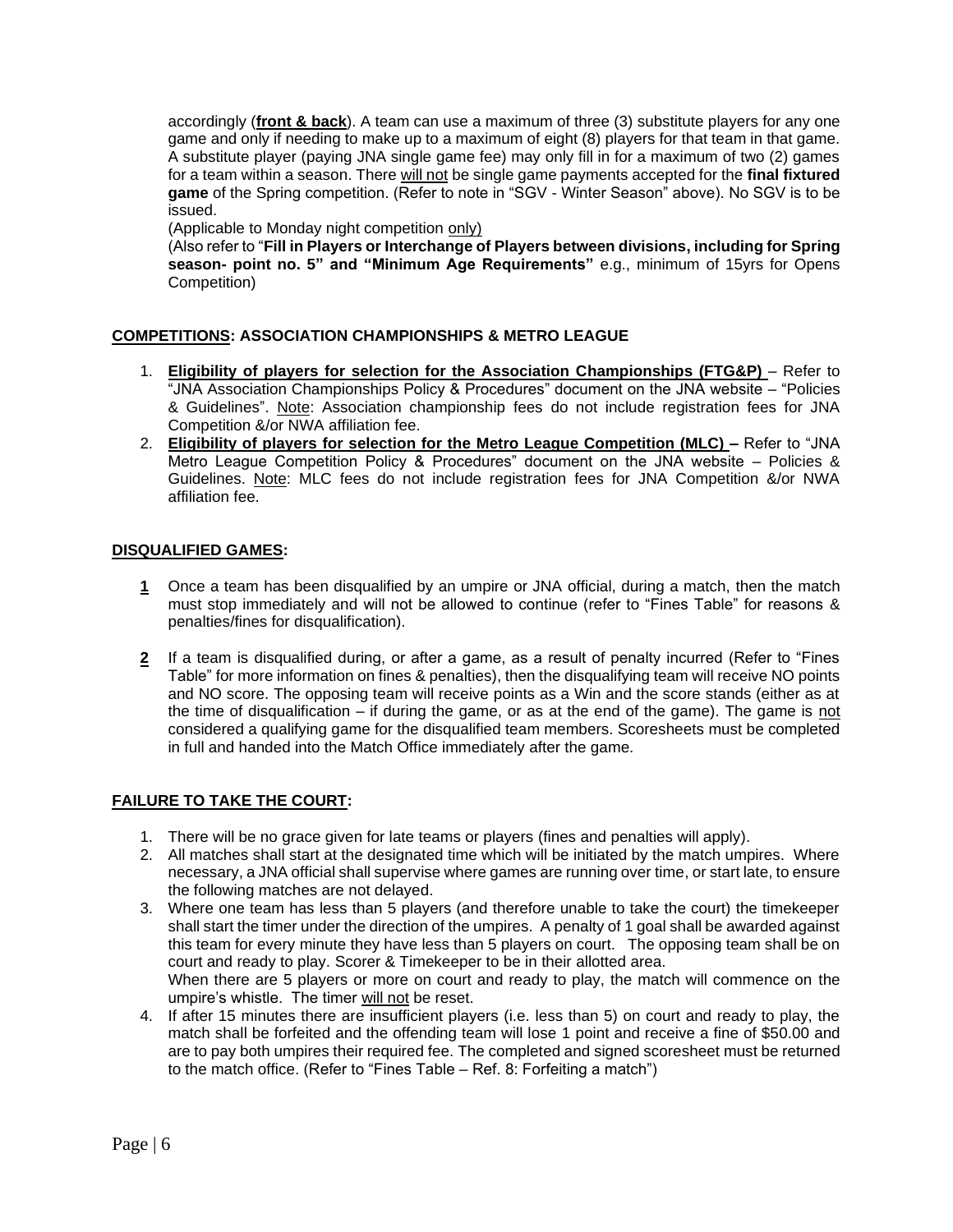## **FEES & FINES:**

(Fees & fines are to be paid to the JNA Head Office directly **or** via online banking only. **Note:** NO payments will be taken at the Match Office)

- 1. A non-refundable affiliation fee must be paid by each club and/or independent team on registration day. Clubs and or independent teams must pay the full amount of the JNA fee on registration day along with the completed Club or Team Affiliation form. Refer to the JNA Fee Chart available on the website at the beginning of each season.
- 2. Affiliation will not be accepted from clubs, or players, who have outstanding monies to JNA or Netball WA.
- 3. All outstanding fees and fines must be paid one week prior to the commencement of the scheduled fixtures of each season, or before the next fixtured game if during the season, or at a date set by JNA (whichever occurs first). JNA invoices for fines are to be paid within 14 days of date of issue.
	- **Note: Players may not take the court if they are unfinancial and/or unregistered.**
- 4. If any monies are not paid by the due date, the club shall be deemed unfinancial and no team from that club will be allowed to take the court until outstanding monies have been paid.
- 5. All fees must be paid by NEW PLAYERS before they take to the court. Refer to Registration Section for payment requirements.

#### **FILL IN PLAYERS (INTERCHANGE OF PLAYERS BETWEEN DIVISIONS WITHIN A CLUB):**

IF A CLUB ENTERS TWO OR MORE TEAMS IN A COMPETITION (**Also refer to "Competitions" section – Winter & Spring**) THE FOLLOWING APPLIES:

Note (i): Applies to Juniors & Opens only. (Refer to NSG section point No. 6 re: Fill-In Players in **NSG**)

Note (ii): this **does not** apply to **Independent Teams**. They must use fill in players from outside the Association. (Refer to "Competitions – Use of SGV & SGF for substitute players)

1 A club may use a player from a lower division to fill in for a higher division team **within their own club**, **twice only** (2 times) for that team during the season (please also refer to "Minimum Age Requirements" in the "Competitions" section e.g., minimum of 15yrs for Opens Competition). On the third (3<sup>rd</sup>) time that they are to "play up" for the same team, the player will automatically become a member of that higher division team. Note: The player **MUST** remain in the higher division team for the remainder of the season and is not to return to play with the original team. Failure to comply will incur a penalty, resulting in the team being disqualified, and a fine (refer to "Fines Table: Ref. 3"). The club must complete the appropriate amendment registration forms, including paying any fees that may be owing due to the player transferring to that team, and forward to the JNA Head office, prior to the player taking to court on the fourth  $(4<sup>th</sup>)$  fixtured game with that team.

NOTE: (i) A team may only use a maximum of (3) three fill in players per game

(ii) If the name of a fill in player (i.e., playing up from a lower division) is completed on the front of the scorecard but the player does not take to court at all during the game, it will be considered as a game played for that player and this player will only be allowed to play up one more time for this team.

(Refer to **"Competitions" - SGV or Single Game Fee substitute players; maximum 3 per game per team & also section on fill ins during Spring for clubs only).**

(Refer also to "JNA Guidelines for Opens Social and/or Opens 35+ Competitions" - available on the website)

- 2 Players MAY NOT transfer to, or fill in for, a lower division team or to another team within the same division.
- 3 Players cannot play across teams and/or a club in the same division.
- 4 Fill in players that are not affiliated with any other association under Netball WA (Note: applicable to Monday night Competition teams & for Independent Teams in Saturday 12U & 13U Competition)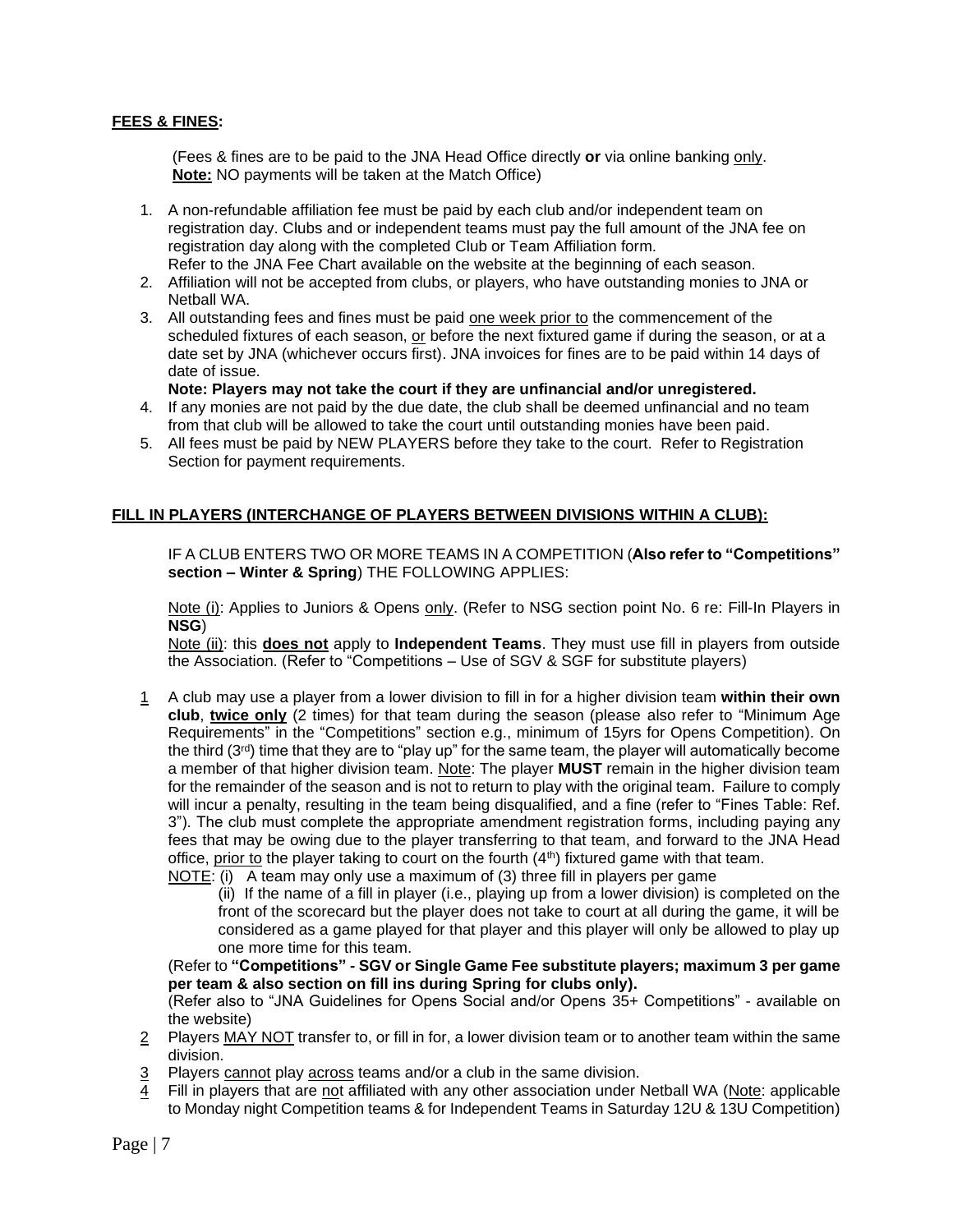are to be issued a Single Game Voucher (SGV) at a cost of \$16, to be paid **prior to** the commencement of the game. If a player is affiliated with NWA at another association for the current year, then they are only required to pay a JNA single game fee (SGF) of \$10, to be paid **prior to** the commencement of the game, and no SGV is to be issued. (Also refer to "Competition" – "SGV's")

5 Use of fill in players during **Spring** season (for 7U to Opens **from same Club,** this **does NOT include Independent Teams):** If a player that was registered for the WINTER competition with a club for the current year, but did not register with that same club for the SPRING competition at JNA for the same year, then they may "fill in" for a team in their club during the **spring competition**  of the same year**;** providing it makes up to a maximum of **eight (8)** players for that team and they may only fill in for a maximum of two (2) games for that team during the spring season. A team may only use a maximum of (3) three fill-in players per game. A JNA single game fee of \$10.00 is to be paid to the match office **prior to the commencement of the game** and the **front & back** of the scoresheet must be completed accordingly.

**Note(i)**: fill in players (as above) **are not** permitted in the last **one (1) fixtured game** of the Spring competition, and

**Note(ii**): Only players registered for spring, and from a lower division in the same club, may fill in by playing up throughout the spring season, including the last fixtured game (restrictions apply – **also refer to "Fill in Players & Interchange of Players" & "Minimum Age Requirements**" for further restrictions on use of fill in players.)

(Refer also to "JNA Guidelines for Opens Social and/or Opens 35+ Competitions" - available on the website)

- 6 Scoresheets must be completed correctly showing the names of the fill in players both on the front and the back of the scoresheet **prior to** the commencement of the game. Penalties will apply for non-compliance. (Note: a team will be disqualified if all their players' names, including any fill in players, are not completed at the front of the scoresheet).
- 7 Fill in players for Finals games. Refer to "FINALS: No. 4 (b)".
	- **Note**: Refer to "Fines Table" for penalties and fines incurred for playing an ineligible or unfinancial player.

## **FINALS:**

1. Finals shall be played in the Winter Juniors (17U's, 13U's & 12U's) and Open competitions. Order of play: SEMI FINALS 1 1<sup>st</sup> Semi: 1 v 2 (Winner to Grand Final)

2

2<sup>nd</sup> Semi: 3 v 4 (Winner to Prelim Final) PRELIMINARY FINAL Winner of 3 & 4 vs Loser of 1 & 2 GRAND FINAL Winner of Prelim Final v Winner of 1st Semi Final

- 2. All finals must be played at the time, date and venue specified by JNA. Teams will be notified of the time, date and venue for finals and the information will also be available on the JNA website. If a fixtured **final is cancelled**, due to severe and dangerous weather, the fixtured final will be rescheduled and played on the **Wednesday night** of the same week. If any teams are unable to play on the rescheduled date it will be seen as a forfeit by that team, but no fines will be imposed.
- 3. All teams playing in finals must be available to play in all finals.
- 4. Eligibility to play in Finals:
	- (a) a player must be fully registered and financial and have played a minimum of (1) quarter per game for three (3) fixtured games for that same team (Refer to note below). Should a team field an unqualified player, the match shall be stopped and awarded to the opposing team. The offending team shall incur a fine of \$100 (Refer to "Fines Table – Ref. No 4"). **Note:** Only registered players for that team are eligible to qualify for finals (Also refer to "FINALS: No. 4 (b) for permit to use a fill in player for Finals). A player & their club/team must complete the registration process and pay the appropriate fees prior to taking to court. The player must have played in **three (3) fixtured games**, as a registered player, to qualify (Refer to note in "Competitions – 3. SGV: Note"). Please also note that any games played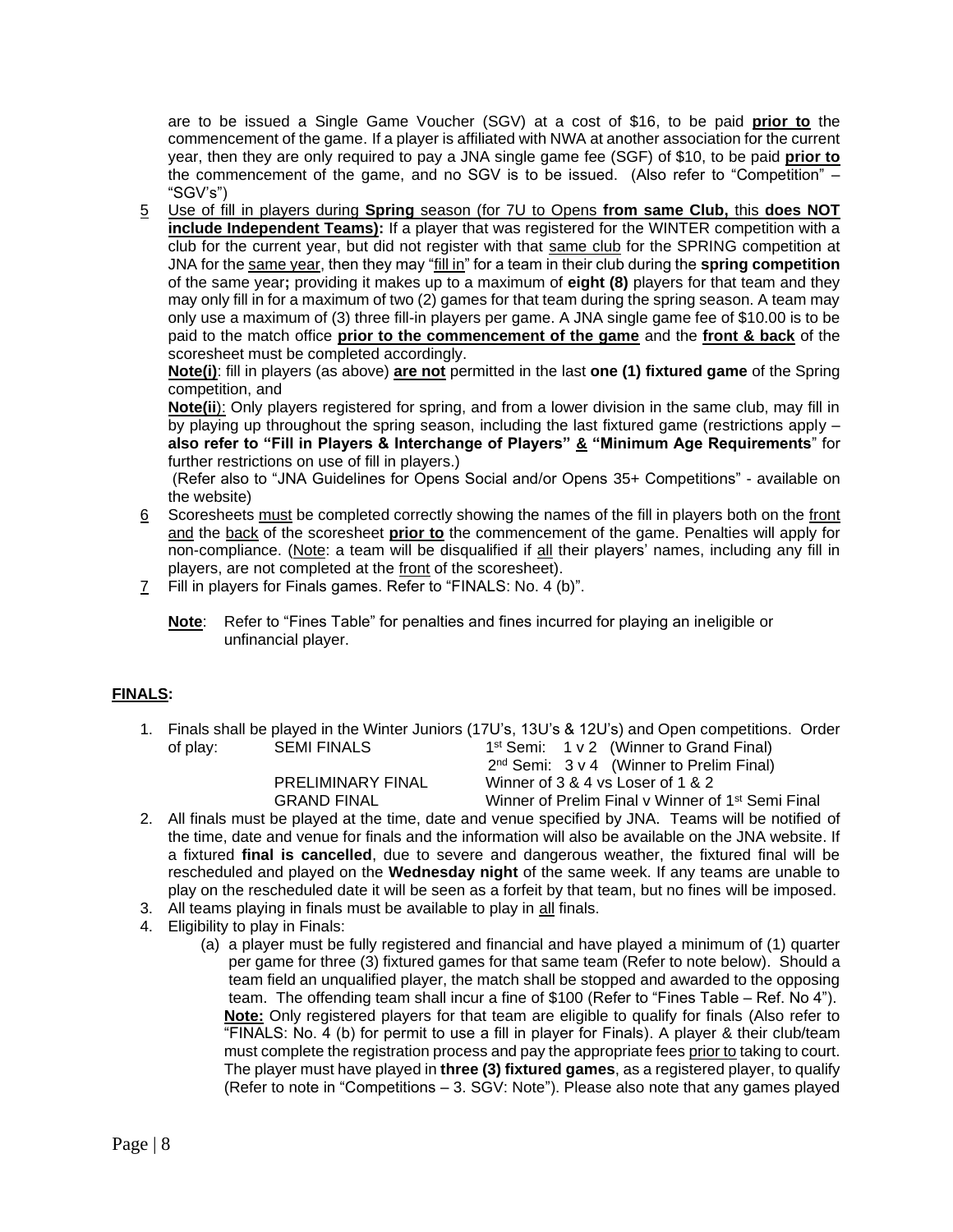using a SGV or single game fee (SGF) are **not** included as a qualifying game for finals. Also refer to "Scoresheets: No. 2 – Note (ii).

- (b) A Club which has a team short of player/s for Final round matches may bring up a player from a **lower division team** (not across divisions), for **Monday night competition only** (excluding independent teams), subject to permit application approval by JNA Committee and in accordance with the following conditions;
	- (i) If a team is left with less than 7 players for a finals game due to injury or illness **only**. A **medical certificate is required** to confirm inability to play on the date of the finals game.
	- (ii) A maximum of two (2) fill in players permitted per finals game, to make up to a total of seven (7) players for the game. A **separate permit application** form is required for **each** fill in player. (Note: The permit will only cover **ONE** finals game)
	- (iii) Fill in players must be from **within the same club** and **from a lower division only** (Note: a club may request to use a fill in from a **13U** team in their club provided that the player has turned, or will be turning, 13yrs of age within the current calendar year). Fill in players must have played for a minimum of three (3) fixtured games with their registered team to be permitted to fill in for a higher division team in a finals game.
	- (iv) Players that have participated in WANL, Metro League, Association Championships, State Schoolgirls and/or an NWA State Team are **not eligible** to fill in for a finals game.
	- (v) A "Finals Permit Application" form must be completed (**one form per fill in player per finals game**) and forwarded to the JNA Head Office, **along with a medical certificate**, by no later than **10am on the Thursday** prior to the finals game on the following Monday. The form is available on the JNA website – Fees & Forms. (**Note**: Penalties will apply if a player should play up without Permit approval or if the above conditions are not adhered to  $-$  refer to "Fines Table  $-$  Ref. No. 4")
- 5. There will be no finals for the 7U'S 11U'S divisions in either Winter or Spring seasons, or for Junior (17U'S, 13U'S & 12U's) and Open competitions during the Spring season **only**. The team with the highest points in the Junior 11U's winter season will be deemed top of the ladder in Winter (No ladders will be kept for NSG 7U's to 10U's). In the event of teams being on equal points the ladder leader will be determined by goal percentage (that is goals scored for divided by goals scored against multiplied by 100).
- 6. Should a **draw result** in a finals game the following shall apply:
	- a) If scores are level at the end of the playing time, there shall be a one (1) minute break. Teams shall change ends and substitutions and/or team changes may be made.
	- b) A further seven minutes is played one way. If at the end of the seven minutes it is still a draw then both teams change ends, without a break, and substitutions or team changes may be made. The game then continues until one team has scored a two-goal lead. That team shall be deemed the winner.
- 7. Scoresheet infringements during a finals game: If a scoresheet is not completed correctly (according to JNA procedures) and **prior to** the commencement of the finals game, the offending team will be disqualified. (Refer to "Disqualified Games" & "Fines Table – Ref. 10 (iii) Scoresheets" & Ref. 22)

## **FINES TABLE: (REFER TO APPENDIXES PAGE)**

Note: All fines are to be paid within **14 days of issue**; otherwise, the offending player/s, umpire and/or team will not be allowed to participate in any further games until the fine is paid. Fines imposed in the lead up to any final's matches must be paid prior to taking the court for any finals match. Clubs (or if an independent team, the Team Manager, or if an independent umpire) are accountable for the collection of fines incurred by their members. (Refer to JNA website for copies of the Code of Conduct and Communication Policies)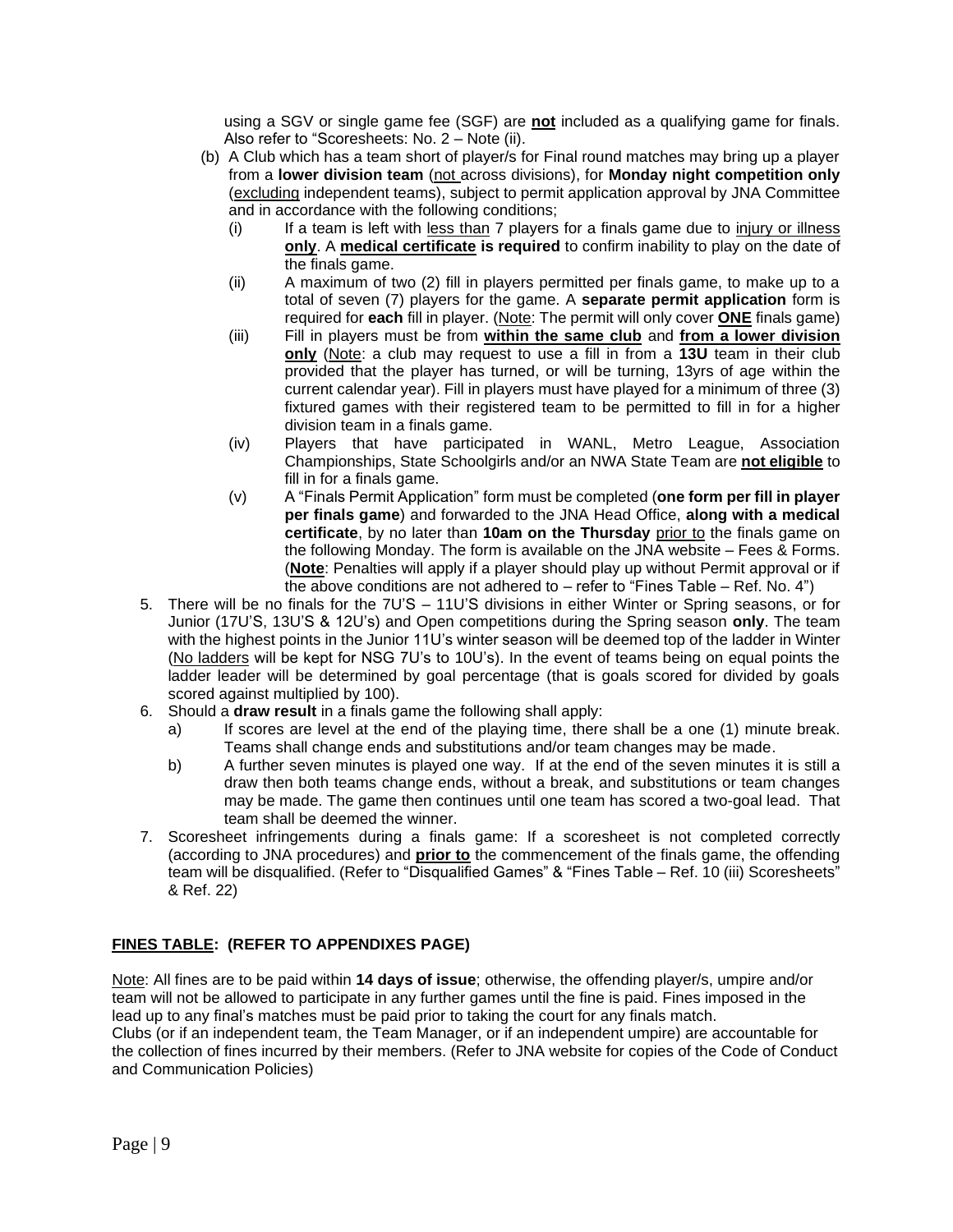## **FIRST AID:**

Each team is required to provide their own **First Aid Kit (including ice packs)**. JNA does not provide first aid services, however, a wheelchair and limited first aid (including ice packs for a fee) are available from the JNA Match Office, or HBF Arena reception.

## **FORFEITS:** (Refer to "Fines Table")

- 1. A Team intending to forfeit a match must notify JNA by sending a TEXT advising full name/team name/Age Group/Division to the Match Office mobile (0478 840 636 for texts only) **and** also notifying the opposing team by **contacting the Club contact person/s** as per the contact information on the JNA Website – "Contacts" – "Club Contacts". This is to be followed with written notification to the JNA Head Office (email: [joondalupnetball@bigpond.com\)](mailto:joondalupnetball@bigpond.com) with a copy of the **Forfeit Form**. The forfeiting team must complete the FORFEIT FORM which is available from the JNA website.
- 2. WINTER: The forfeit notification must be given by the forfeiting team (as per point 1 above) and must be received at JNA by no later than **12pm on the Friday** prior to the Saturday games, or **2pm on a Monday** for that Monday's games. If the minimum notice is not given then the forfeiting team will be penalised as per Forfeit information on the "Fines Table – Ref. No. 8"). The non-forfeiting team will receive points (equivalent to a win) and 15 goals. The monetary fine will not be imposed if the forfeiting team gives notice in accordance with the times above, but penalties will stand.
- 3. SPRING: Any team intending to forfeit a Spring match must have the club notify JNA, as per point 1 above, no later than **12pm** on the Monday for Monday games and **12pm** on the Tuesday for Tuesday games. If the minimum notice is not given then the forfeiting team will be penalised as per Forfeit information on the "Fines Table – Ref. No. 8"). The non-forfeiting team will receive points (equivalent to a win) and 15 goals. The monetary fine will not be imposed if the forfeiting team gives notice in accordance with the times above, but penalties will stand.
- 4. Where teams provide their own umpires, it is their responsibility to notify their umpire.
- 5. All players registered in the non-forfeiting team will be recorded in MyNetball as having played that game. Players of the forfeiting team, which is declared the losing team, shall not be deemed as having played.
- 6. In the event of a team forfeiting two (2) consecutive matches, the team shall show just cause to the JNA Committee for such forfeiture. Penalty at the discretion of the Committee.
- 7. Game postponements refer to "Postponement of Games" in "Cancellation/Abandonment of games".

## **GRADING:**

Teams will be graded into divisions by the JNA Committee, **as per JNA Grading Guidelines,** and will be based on ability. Teams must play in the division that they are graded/regraded.

WINTER: After the first round of fixtures, being the grading round, all teams in the 11U to Opens competition are required to complete the "Regrade Request Form" (available on the JNA website) and submit to their clubs by the required date. **All teams** are to submit a form even if a team wishes to remain in the same division (they must complete the form stating this). All requests will be considered, but the regrade will be decided in accordance with the JNA Grading Guidelines.

**Note (i):** No further requests will be considered after the regrade is complete.

**Note (ii):** Regrading may require a **change of time slots for either the Saturday or Monday competitions** (or possibly even a change in the game day e.g., from Saturday 13U's to Monday 17U's). Once regrading is completed, no further changes will be made, unless the JNA Committee deems it necessary. (Refer to "JNA Grading Guidelines" on the website)

SPRING: **No grading rounds, or regrades** done, during Spring season.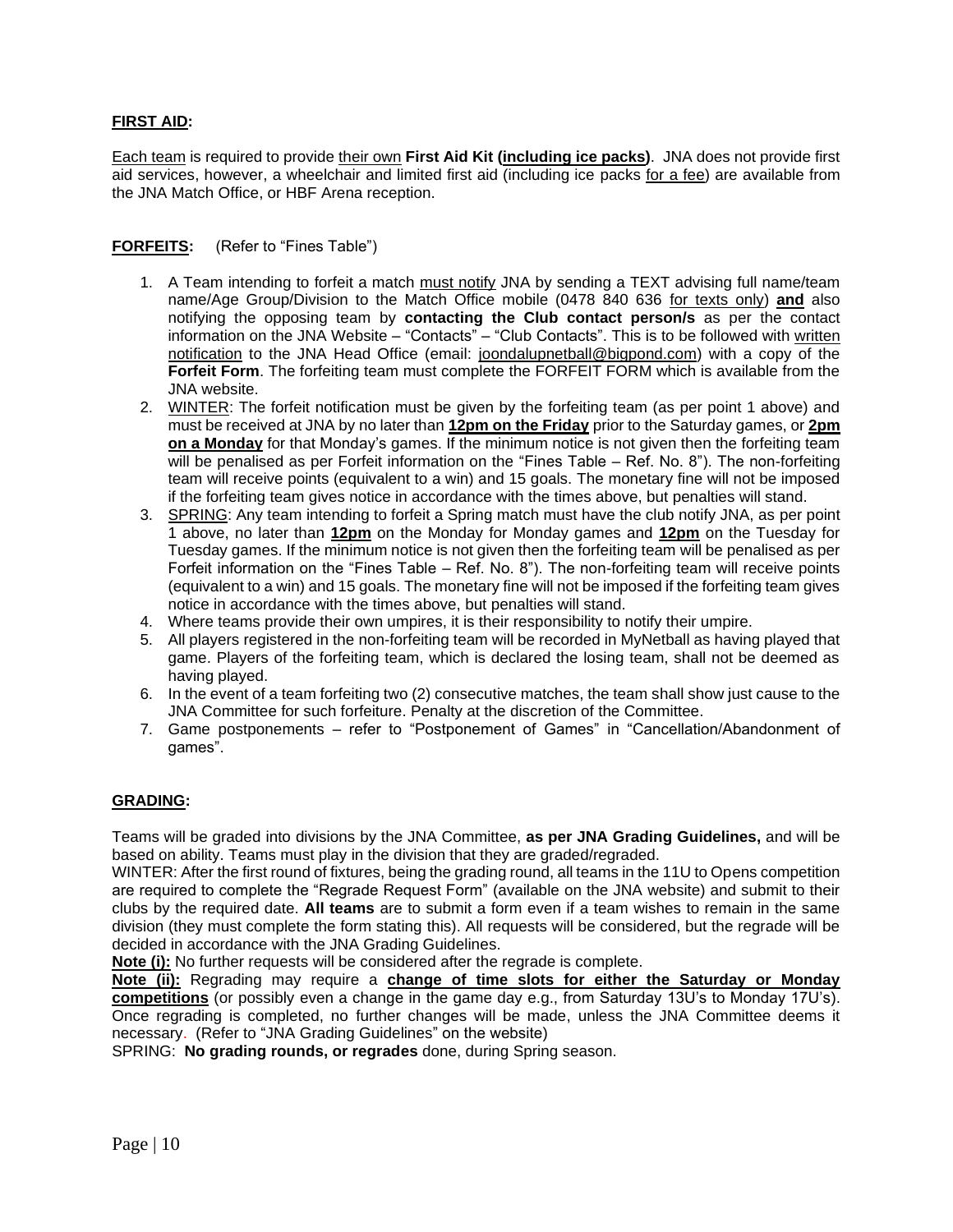## **GROUNDS & FACILITIES (including information on Alcohol, Smoking, Litter, Chairs & Umbrellas)**

- 1. JNA promotes the Smoke Free WA message and all areas within HBF Arena Joondalup precinct (including hard courts, grassed areas and walkways are **SMOKE FREE**). All spectators are asked to refrain from smoking within the HBF Arena Joondalup complex, or within 10 metres of any entry point of the HBF Arena Joondalup complex.
- 2. All JNA members must adhere to all policies and regulations set by VenuesWest.
- 3. All litter should be placed in the bins provided. A cleaning fee may levied to the Association by HBF Arena Joondalup.
- 4. Spectators are to watch the games from the **grassed areas behind the yellow lines (excluding behind the goal posts on courts 1, 3, 4, 9, 11 & 12),** which are marked around the courts and are not to stand on the court perimeters (except on Court 7, where there is a designated spectator area). Refer to court plan on the last page of JNA Booklet for further information.
- 5. Two chairs, **for the match officials only,** will be supplied for each court on game day. It is the responsibility of the **two** teams playing on each court at the first and last time slots to place **or** remove the chairs accordingly.
- 6. Alcohol can **only** be purchased from and consumed within the designated areas of the Joondalup Sports Club (ACSRA) clubrooms. Consumption of alcohol is not permitted on or around the netball courts, ovals, pathways, car parks or within the roadwork network of the HBF Arena Joondalup. Members and guests of our Clubs (including visiting sporting teams and their supporters) are **not** allowed to bring their own alcohol onto the HBF Arena Joondalup grounds—it is an offence to do so under the Liquor Control Regulations Act.
- **7. NO pets, skates, skateboards, or similar are permitted on or around the courts at any time.**
- **8. UMBRELLAS:** In the interests of safety for both players and umpires, umbrellas **are not** permitted near or around the courts (i.e., on the hard-surfaced areas).

## **INJURY TIME - Including BLOOD POLICY, INJURY and/or ILLNESS: (Refer to Official Rules of Netball 2020, Rule 9.3.)**

(i) The umpires hold time for blood when noticed, or for injury/illness, when requested by an on-court player (in extreme circumstances the umpires may hold time without a request being made).

(ii) The player concerned must leave the court within 30 seconds and receive any treatment off the court. The timekeepers advise the umpires when 10 seconds remain.

(iii) Only primary care person/s is permitted on the court to assess the player's medical condition and to assist the player from the court.

(iv) In the event that the primary care person/s advise the umpires that the player concerned cannot be removed safely within 30 seconds, the umpires will extend the time for the player to leave the court. (v) The umpires may authorise other persons (including team officials) to assist the player to leave the court if needed.

(vi) Any blood on the ball or the court must be cleaned before play restarts and any blood-stained clothing replaced.

(vii) During the stoppage both teams may make substitutions and/or team changes, provided these are completed within the time allowed for the stoppage by the umpires.

(viii) If no substitution is made for the injured/ill player, or for a player who is bleeding, play may resume with the position left vacant. If the player is the Centre and no substitution is made, one player must move to play as Centre to allow the match to continue.

(ix) If the position is left vacant the player concerned or a substitute may subsequently, after advising the umpire, take the court immediately after one of the following:

- (a) A goal has been scored (in this case the player or the substitute must play in the position left vacant).
- (b) A stoppage for injury/illness or blood
- (c) An interval.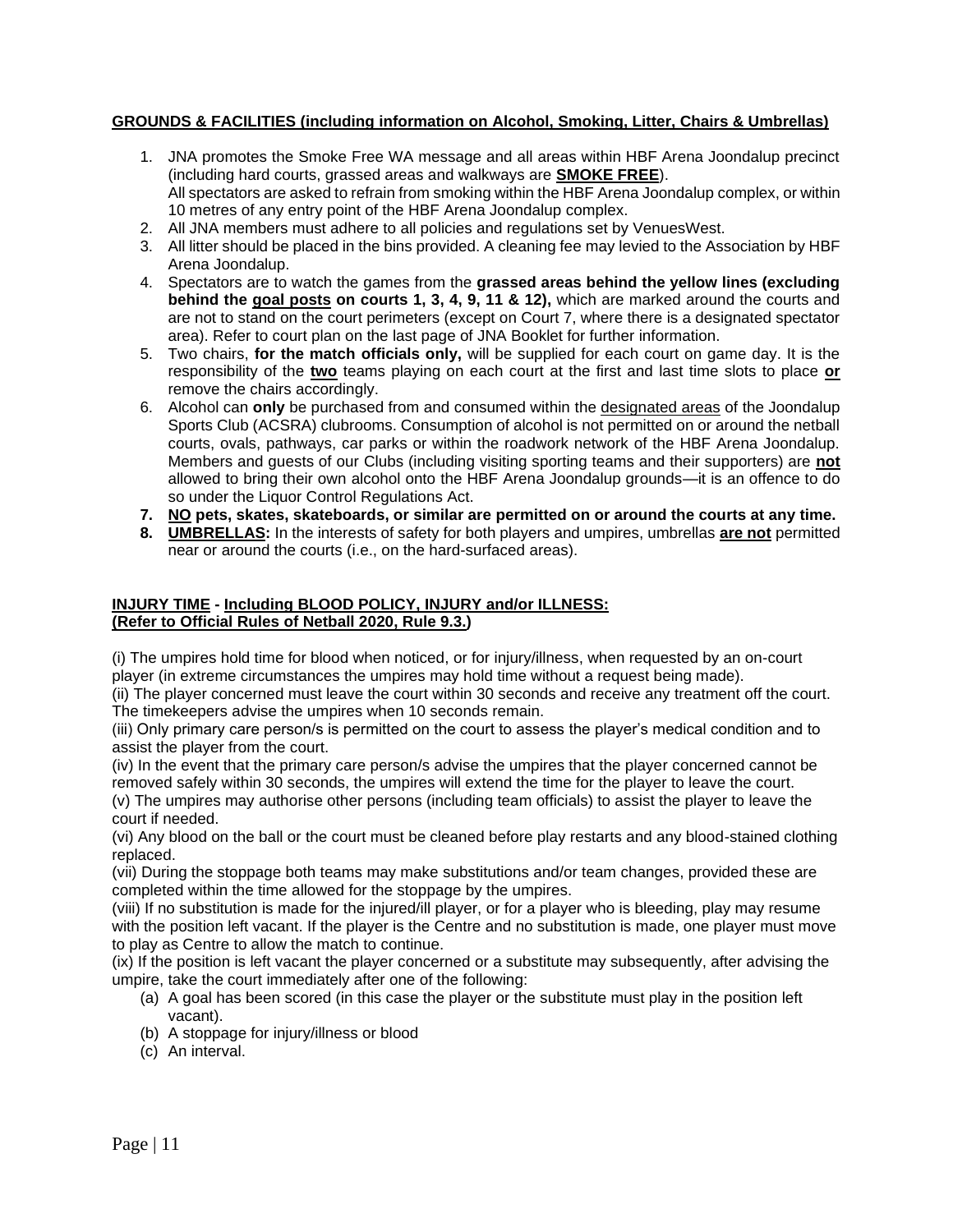## **INSURANCE / INCIDENT REPORT FORMS:**

Included in the registration fee (paid to Netball WA) is a state-wide cover for affiliated members for non-Medicare expenses as a result of an injury received during a game played at JNA and also applicable during training sessions. For further details please contact Netball WA (9380 3700) or refer to website [www.willis.com.au/netballaustralia](http://www.willis.com.au/netballaustralia) . Link also available on JNA website.

An **Injury Form** or **Incident Report** must be completed should an injury occur and forwarded to the JNA Head Office email address as soon as possible after the incident. The injury or incident **must** also be noted on the **back of the game's scorecard** prior to handing in the scorecard, or the insurance may be voided. (Forms available on the JNA website)

Refer also to "Scoresheets - No. 3"

### **MATCHES:**

- 1. Matches will start and stop on the umpire's whistle only.
- 2. All matches played in the Winter competition shall be individually timed (using an approved timing device) with time added if required (in accordance with the official rules of the game for injury, illness or blood policy, refer Rule 9.3.1).
- 3. Matches played in the **Winter** GO 10U's**,** Juniors 11U's, 12U's & 13U's divisions, Junior (17U's) and Open Competitions will consist of 4 x 15-minute quarters with a 4-minute interval at  $\frac{1}{4}$  &  $\frac{3}{4}$ times and 5 minutes at ½ time. The time taken during intervals may be shortened at the discretion of a JNA Official.
- 4. All Matches played in the **Spring** Competition will be centrally timed, however, the non-scoring team (2<sup>nd</sup> named team on fixtures) must still provide a Timekeeper to officiate and sit with the Scorer (refer to "Duties of Scorer & Timekeeper").
- 5. Each Match (excluding NSG 7U's to 9U's) shall consist of 4 x 12-minute quarters, with a 2-minute interval at  $\frac{1}{4}$  and  $\frac{3}{4}$  times and 3 minutes at  $\frac{1}{2}$  time. The time taken during intervals may be shortened at the discretion of a JNA official.
- 6. NSG GO 9U's & GO 10U's: All players must be **rotated** evenly through **all** positions throughout both seasons (Winter & Spring), playing at least two (2) positions in each game and for a maximum of two (2) quarters for each position. Rotation records held by JNA will be based on the official scorecard only. Penalties will apply. Refer to "Fines Table – No.15".
- 7. Junior 11U's: **Equal rotation** throughout the grading and development rounds during the Winter season (rotations not required during the Spring season). This may not necessitate changing positions during the game, so long as by the end of the first two (2) rounds of fixtures, being the grading and development rounds, each player has played in equal time in each position. During the competition round (the last round of the season, usually the last five fixtured games) the players do not have to be rotated. If, however, players have not been rotated evenly, throughout the grading and development rounds, then the rotation policy still applies. Penalties will apply. Refer to "Fines Table – No.15".

Note (i): 12U's do not have to be rotated, but it is encouraged by the association for the development of the player.

#### **MATCH POINTS:**

- 1. No scoring or ladders kept for SET 7U & 8U and/or GO 9U & 10U
- 2. Junior 11U divisions three (3) points shall be awarded for a win, one (1) point for a loss or draw.
- 3. Junior 12U to Open divisions two (2) points for a win, no points for a loss and one (1) point for a draw.
- 4. Forfeits refer to section titled "Forfeits" and Fines Table Ref. No. 8: Penalty Loss of 1 point & loss of goals scored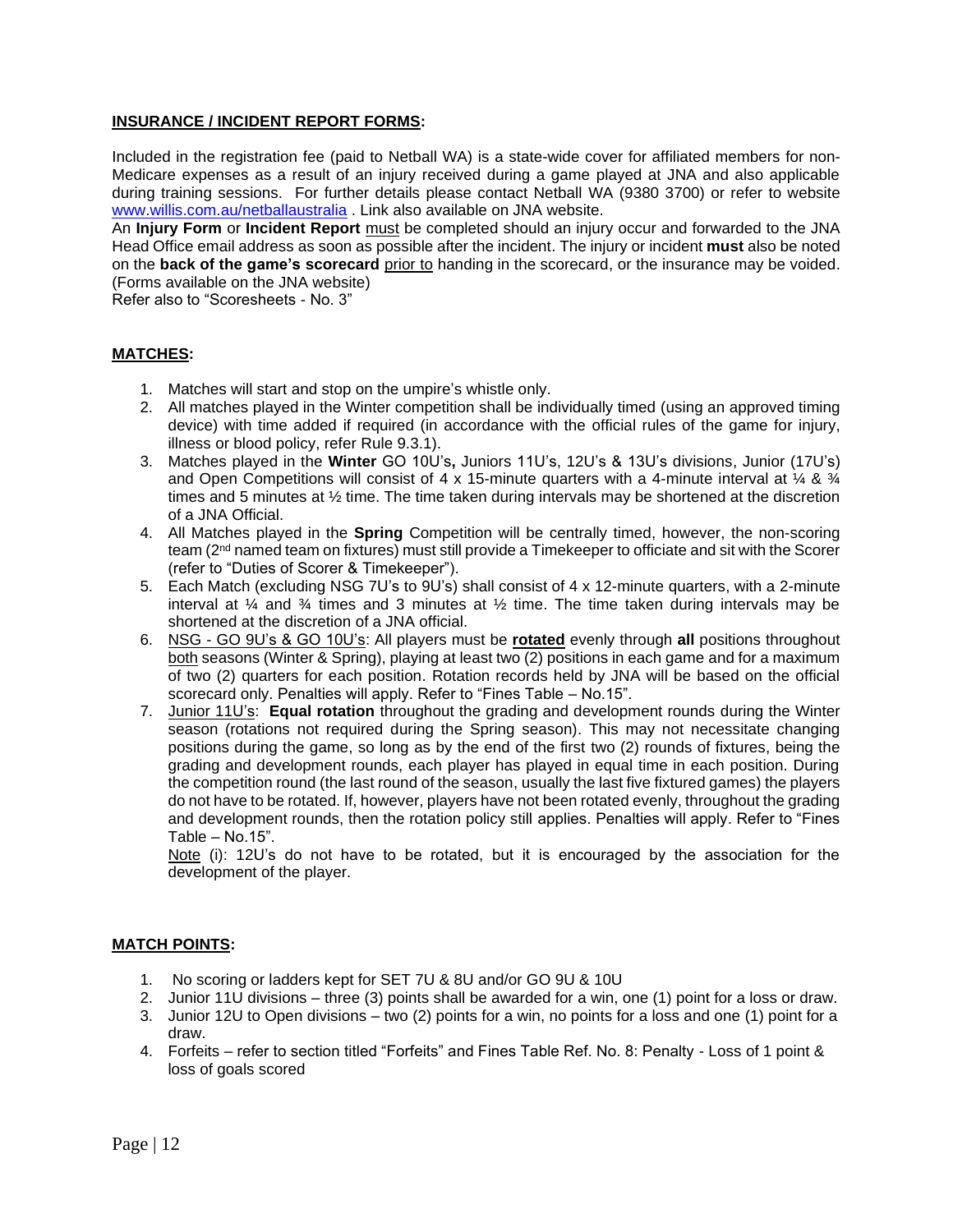## **MISCONDUCT:**

The breaking of the rules and the use of any actions contrary to JNA Policies and Codes of Conduct, are not permitted.

**(Refer to JNA website[: www.joondalupnetballassociation.wa.netball.com.au](http://www.joondalupnetballassociation.wa.netball.com.au/) for JNA Codes of Conduct/Behaviour)**

- 1. An umpire may penalise a team; including team officials (being Coach, Assistant Coach, Manager, Scorer, Timekeeper) and/or their spectators, in accordance with the Official Rules of Netball 2020, Rule 13, if they interfere with the umpires, players or game.
- 2. The Association has the right to penalise an offender for misconduct. Refer to "Fines Table".
- 3. The Association reserves the right to terminate the membership of any player or official for a severe case of misconduct, or persistent misconduct, above that which is listed in the Fines Table.
- 4. The Association reserves the right to restrict the access of a spectator to the court and its surrounding areas in a severe case of misconduct, or persistent misconduct, as listed in the Fines Table.
- 5. A disciplinary hearing may be called by the JNA Executive Committee to decide if a penalty, and/or fine, will be imposed due to misconduct (refer to "Fines Table").
- Complaint Handling Process: (Refer to JNA Constitution on Website & Netball Australia Member Protection Policy)

#### **NSG PROGRAM INFORMATION:**

**(Refer also to "NetSetGo Modified Rules Summary" on JNA website – Policies & Guidelines)**

#### **NET – 5U's & 6U's**

## **SET - 7U's & 8U's**

#### **GO - 9U's & 10U's**

- 1. The SET 7U's & 8U's and GO 9U's & 10U's competition is offered for those players turning **7yrs** to **10yrs** of age only in that year.
- 2. (i) All matches in the SET 7U's & 8U's & GO 9U's Competition shall consist of 4 x 10 minute quarters with a 4-minute interval at  $\frac{1}{4}$  and  $\frac{3}{4}$  times and 5 minutes at  $\frac{1}{2}$  time. (ii) All matches in the GO 10U's matches will be the same as the times for Junior & Opens matches (refer "Matches – No. 3" for further information)"
- 3. COACHES: The Team Coach (**one only**) may coach along the sidelines (except for 10U Coaches, refer note (i) below) giving **POSITIVE** coaching; providing there is no impediment to the umpires, or other officials. Coaches are to be on the **opposite side** of the court to **their team's umpire**. Coaches may not enter the court, or coach or walk around the goal line (7U Coaches – refer to note (ii) below).

Note (i): 10U Coaches must remain in the designated coaches box at all times during the game play.

Note (ii): 7U Coaches may only enter the court if it is within the area that is not in the direction of play; so as to provide players with immediate feedback as required.

4. SET & GO RULES: **(Refer to "NetSetGo Modified Rules Summary" on JNA website – Policies & Guidelines)**

#### 5. ROTATION

- i. No recording of rotations required for **SET** (7U's & 8U's). For player development JNA encourages that players experience all positions.
- ii. **GO** (9U's & 10U's**)** players must play **2 positions** per match with a maximum of 2 quarters in any one position and **rotate evenly** throughout the season.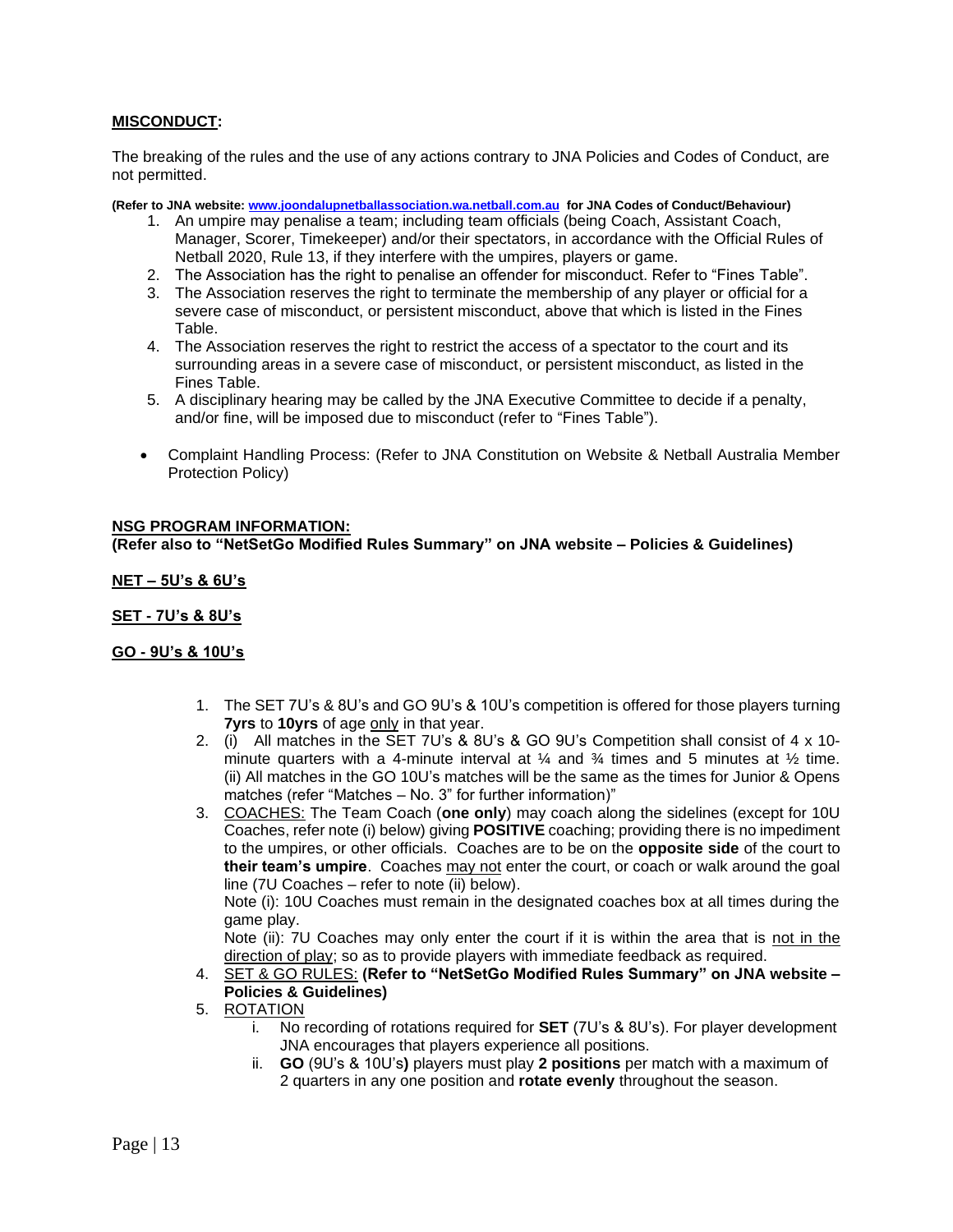Note: for **GO** 9U's & 10U's refer to Refer to Rotation policy - JNA Policies & Procedures – "Matches – No.6".

- iii. Playing positions must be completed on the scorecard for each game and each quarter (Fines will apply – refer to "Fines Table")
- iv. Players may rotate at the completion of each quarter.
- v. Fines for not rotating players correctly will apply. (Refer to "Fines Table No.15")
- vi. Players are required to experience all positions over the course of the season (Refer to Rotation policy - JNA Policies & Procedures – "Matches – No.6". Penalties will apply).
- 6. FILL IN PLAYERS

SET/GO (7's to 10's): In the SET & GO Tiers – a player may fill in for a higher team, but only a maximum of 1 year above in age, and for a maximum of two (2) times within a season for their club. They will not be permitted to fill in a third time for any team as they cannot be moved permanently to the higher team and/or a different NSG tier. Penalties may apply. (Refer to "Fines Table – Ref. No. 3). Scoresheets to be completed as per point 5 (iii) above.

Refer to section titled "Fill in Players (Interchange of players between divisions within a club) – point No. 5.

- 7. BORROWING SET PLAYERS 7U'S & 8U'S ONLY
	- i. A team may borrow players if they only have 6 players or less turn up to play for the game
	- ii. The team borrowing the players must advise the Match Office before the start of the game
	- iii. Both teams agree
	- iv. The athlete playing for the opposing team must have an asterisk (\*) next to their position on the scoresheet (i.e.: MARY SMITH GS\* - this denotes the player has played for the opposing team)
	- v. A team can only borrow a maximum of two (2) athletes per quarter from the opposing team to make up to a maximum of seven (7) athletes for each quarter.
	- vi. If an athlete is lent to the opposing team for a quarter and in the same quarter the team lending the athlete has an injury, but no reserve, they cannot take their player back until the quarter has ended.
	- vii. The borrowed athlete may change each quarter (¼) therefore the maximum number of asterisks (\*) on the scoresheet for any one athlete will be four (4) asterisks (\*)
- 8. UMPIRES
	- i. Umpires are to use simple language and explain decisions
	- ii. Umpires may enter the court to assist with setting penalties
	- iii. Umpires should adopt an encouraging and pleasant manner to ensure an open free flowing game, particularly in the setting of penalties and throw ins.

 Note: For information on refunds for the NSG program refer to section titled "REGISTRATIONS, REFUNDS & TRANSFERS – No. 8 (b)"

#### **OFFICIALS:**

The officials of the game are the JNA Conveners, Match Office Admin, Umpires, Scorers and Timekeepers.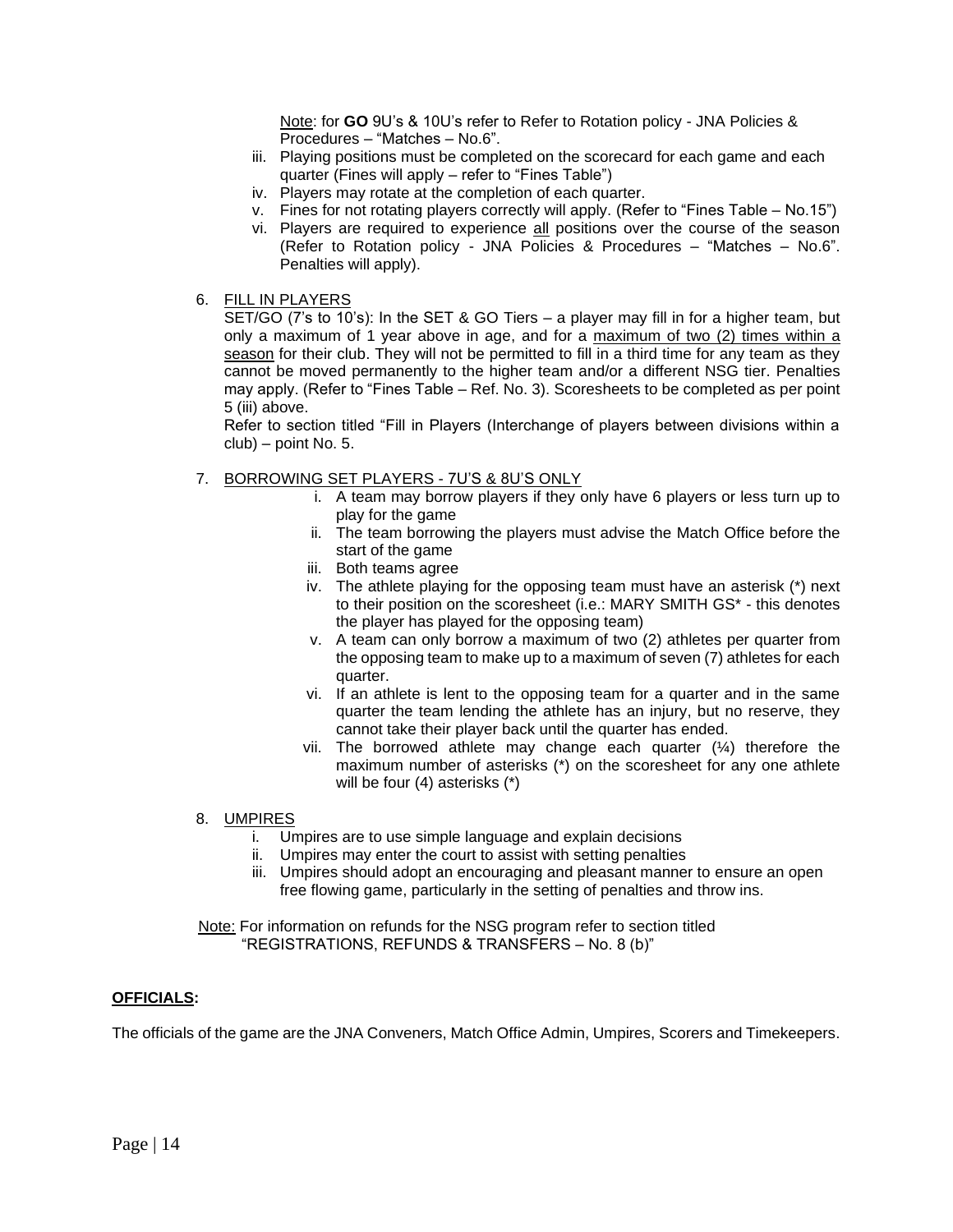#### **PERSONAL ADORNMENTS, JEWELLERY & FINGERNAILS:** (Refer to Official Rules of Netball 2020, Rule 5.1.1(iv))

- 1. Jewellery, pierced adornments (including pierced ears) or other sharp objects must be removed.
- 2. A medic alert bracelet may be worn but must be adequately taped.
- 3. A wedding band may be worn but must be adequately taped.
- 4. Hair must be suitably tied back.
- 5. Fingernails must be short and smooth. Taping is **not** allowed. Suitable netball gloves may be worn however fingernails must still be short and smooth.

## **PHOTOGRAPHS and/or VIDEOS**

When taking photographs (including the use of mobile phone cameras or other similar devices), or **videos** of your child/children, you must obtain an official lanyard from the JNA convener by checking into the Match Office **prior to** the commencement of the game. If the players of both teams have given approval (as per JNA team registration form) then a lanyard will be given and it is to be worn for the duration of the match (permission valid for one match only) then **returned to the Match Office immediately after the game**. These photos must not be used for publication without permission from **all** parties; this includes uploading onto any **social media sites**. However, a JNA appointed photographer will be permitted to take photographs during special events, or as requested by the JNA Committee. **NOTE: Strictly no flash photography allowed at any time.**

(Refer to JNA Website for the JNA Communications Policy)

**POSTPONEMENT OF GAMES:** (Refer also refer to "Cancellation/Abandonment of Games – No. 2)

- 1. A team may apply to the Competition Committee for a postponement to be considered should players be unavailable due to Region or State trials, or school commitments. **Both** teams must be in agreement. A written request must be forwarded and signed by **both** teams and sent to the JNA Committee a minimum of 14 days prior to the scheduled match. The match shall be played at an agreed venue, and prior to the next fixtured game, at the expense of the team proposing the postponement. A **completed scoresheet** must be submitted to JNA before the next scheduled match. A fee will be charged for a JNA official to convene the match and for the cost of the court hire.
- 2. In the event of a School Camp, the forfeit fine of \$50.00 will not be imposed if the team involved gives a minimum of 14 days-notice to the JNA Committee. The game will be treated as a forfeit if the other team cannot reschedule.
- 3. Finals: for postponement of games during the final's series, due to severe weather, refer to and as per "**FINALS – No. 2**".

## **REGISTRATIONS, REFUNDS & TRANSFERS:**

- 1. Clubs, and/or Independent Teams, must affiliate with JNA each year to be eligible to register teams.
- 2. A minimum of seven (7) players per team must be registered on Registration Day.
- 3. 7U's to 11U's division teams new players may be added at any time through the Winter & Spring season, but the player/s must be registered online with their club via MyNetball and the club must provide a team amendment form, along with full payment of fees to the JNA Head Office, **by no later than 12pm on the Friday PRIOR TO** the next playing date. Clubs who do not follow this procedure may be declared unfinancial and may not be allowed to take the court or accrue points until such time as they become financial.
- 4. Junior 12U's, 13U's, 17U's and Open Competitions teams may **only** register additional players during the **first round** of fixtures for **Winter** season (being the grading round, or before the fifth fixtured game, whichever occurs first), unless an injury causes a player to permanently withdraw from the Competition and where the team is left with less than nine (9) players. Written confirmation from the club, stating that the injured player will not be returning for the remainder of the season,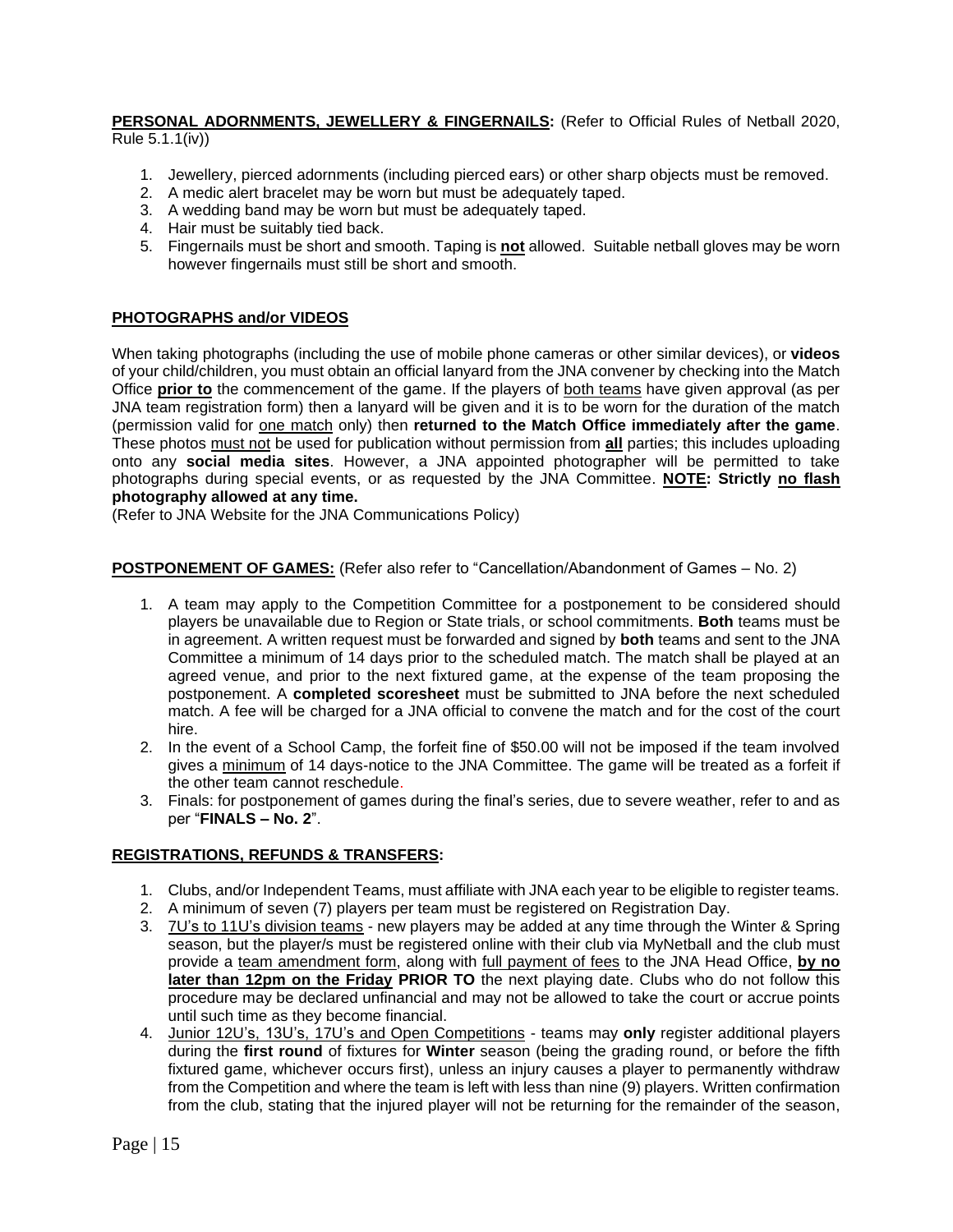must be forwarded to the association along with a request for a new player to be registered. Once approved by JNA, in accordance with the above policy, the required team amendment form, along with full payment of fees for the new player must be forwarded to the JNA Head Office **by no later than** 12pm on the Friday **PRIOR** to the next playing date. Clubs who do not follow this procedure may be declared unfinancial and may not be allowed to take the court or accrue points until such time as they become financial.

**NOTE**: During **Spring** season teams may only register additional players within the first two (2) weeks of the season.

5. **Pro rata membership** – the JNA portion only of the registration fees may be reduced pro rata for members joining after the first round of competition (competition does not include the grading round, therefore after the  $2<sup>nd</sup>$  round of fixtures). Netball WA fees will remain the same. Club Registrars will be required to contact the JNA Head Office for the pro-rata fee before registering a player.

(Note: refer to point 3 above for registering new players in the 12U, 13U, 17U & Opens competitions after the start of both seasons)

## 6. **REFUNDS:**

- a) No refunds will be given from JNA and/or Netball WA once a player is injured and/or made an insurance claim under the National Insurance Policy, and/or once the Winter season has commenced. After an injury a player may apply to their club for a refund of the JNA portion of their fees only (less the JNA administration fee), and only if there are extenuating circumstances. This will be at the discretion of the JNA Committee.
- b) **No refund** will be considered by JNA after the first five (5) weeks of fixtures for **Winter** Season. **No refund** will be considered by JNA after the first two (2) weeks of fixtures for **Spring** Season (JNA portion only – refer note below).

**Note:** NWA will not refund any portion of their fees after their Withdrawal/De-Registration Cut-off Dates for both Winter and Spring seasons.

c) A player's registration fee cannot be transferred from a withdrawn player to a new player

## d) **NSG program refunds:**

As NSG is a program and not a membership type JNA is guided by Netball Australia's NETSETGO program refund policy for withdrawals and in accordance with the NETSETGO Participant Agreement. The refund amount will be calculated accordingly (less the JNA administration fee and the NSG participation pack, if applicable). Refer also to points 6 (a) & (b).

**Note (1):** The cost of the participation pack will not be refunded once sent out.

 **Note (2):** NWA & Netball Australia will not refund any portion of their fees after their Withdrawal/ De-Registration Cut-off Dates for NSG Primary or Secondary programs.

## 7. **TRANSFERS:**

Clubs **may not** approach a player or players from an opposing club to seek transfers.

- A player transferring from one JNA Club to another must do so **before the end** of the **first round of fixtures**. The player must be financial with the initial Club and with JNA and have **permission from their Club** before approval to transfer to another Club is granted. Once the player's club approves the transfer, a JNA transfer form (available from the JNA website), must be completed, signed by **both** clubs & forwarded to the JNA Head Office. Once approved by JNA, both Clubs must forward the required Team Amendment forms prior to the player taking to court for the new club. (Refer also to Pt. 3 above)
- Spring: If a player is registered with a JNA club for the Winter Competition in the current year and wishes to play with another club in the Spring Competition for the same year, they must firstly obtain approval from their Club **prior to** the team registering for Spring. Once their club approves the transfer a JNA Transfer Application form is to be signed by **both** Clubs and forwarded to the JNA Head Office for approval. Once approved the player can be registered with the new club and added to the Team Registration form for Spring.
- A Club has the right to appeal to the JNA Committee regarding a player who transfers to another Club and who still has obligations to their former Club. At any appeals meeting both Clubs shall have representatives in attendance to state their case. The JNA Committee may refuse to allow a transfer depending upon the merits of the case. (Refer also to Pt. 3 above)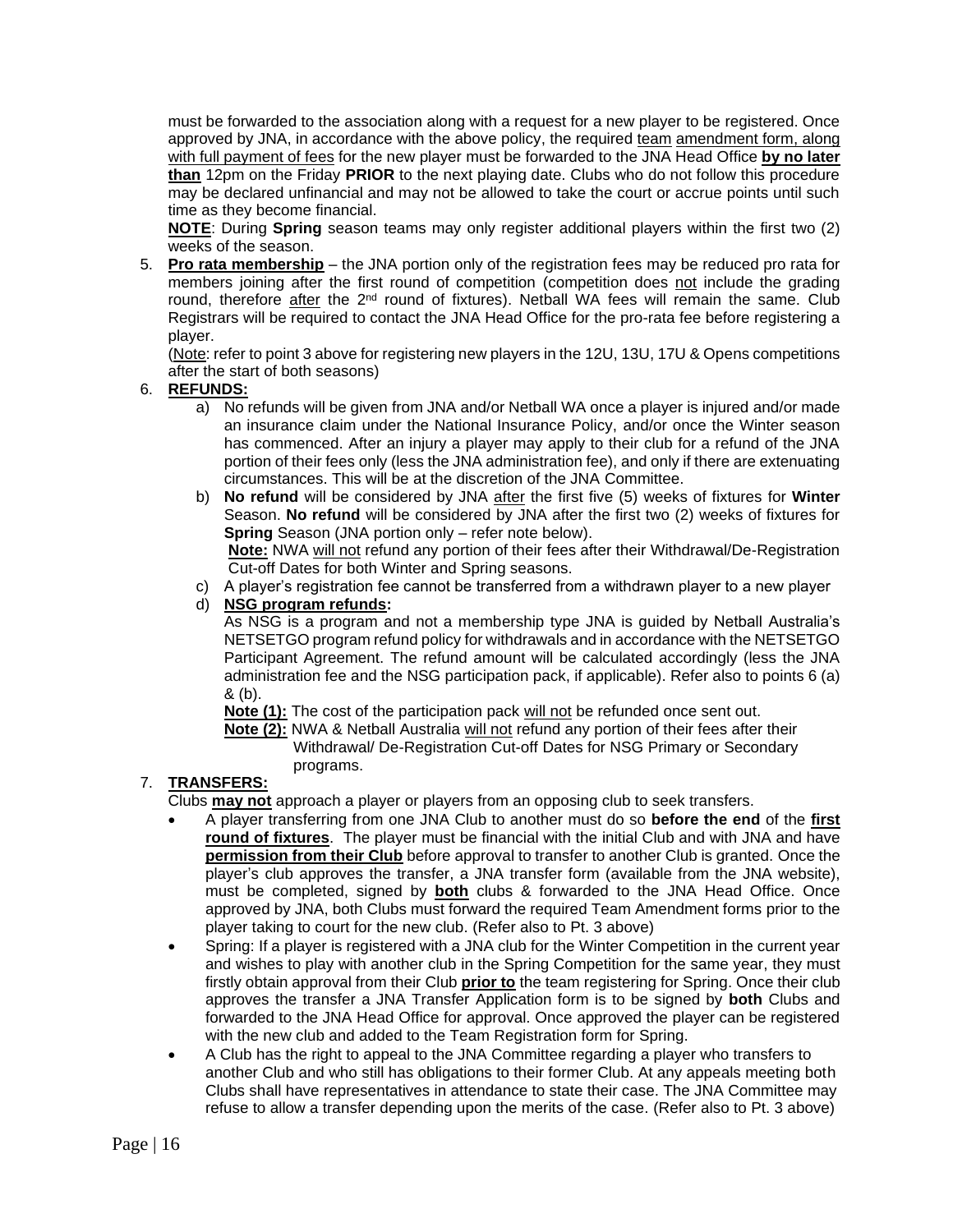- 8. Should an unfinancial team disband at the end of the season, any member of that team registering with another Club shall be required to pay their portion (i.e., one seventh - 1/7th) of the debt of their former team, at the discretion of the JNA Competition Committee, taking into account all the monies paid.
- 9. At the discretion of the JNA Competition Committee any team/Club withdrawing from the JNA Competition one week before the first playing date will be liable for all costs incurred by JNA (including fees payable to Netball Australia, Netball WA and JNA). In the event of non-payment, the team/Club shall be considered unfinancial.
- **10.** Unfinancial Teams/Club **will not** be eligible for **FINALS**.
- 11. JNA reserves the right to charge an administration fee of **\$10.00** on all requests for refunds, player withdrawals, or other player movements. Refer to "Refunds & Transfers".

## **SCORER AND TIMEKEEPER: (**Scorers & Timekeepers must be a minimum age of **13yrs of age or over**)

1. The Timekeeper and Scorer shall sit together and check both the time and score with each other. The Timekeeper and Scorer are to sit on the chairs provided in the allocated area. The Timekeeper and the timing device must remain in the allocated area during the intervals and the scoresheet must remain on the scorer's chair at all times during intervals. The Timekeeper is to use an official timing device only (no watch or mobile timers).

Note (1): During Spring season - If games are centrally timed the second named team on the fixtures must still provide a Timekeeper to sit with the Scorer and must also have available a timing device if required.

Note (2): Scorers & Timekeepers cannot be substituted during the game (refer to "Fines Table Ref. 14 (ii)).

- 2. The first named team shall provide the Scorer and the second named team shall provide the Timekeeper, unless otherwise stated on the scoresheet.
- 3. The Timekeeper is to advise the umpire when there are thirty (30) seconds and ten (10) seconds remaining prior to the start of the game and each quarter, at the end of an interval or a stoppage. Timekeeper to follow umpire, without speaking to the umpire, when there are 10secs remaining on clock for each quarter.
- 4. When the Timekeeper follows the umpire for the final 10 seconds of each quarter, teams shall supply a second official to check on the scores with the Scorer.
- 5. Timekeepers and Scorers are to **PRINT THEIR NAMES, IN BLOCK CAPITALS,** on the scoresheet as indicated and together ensure that the scoresheet (front & back) is completed correctly and signed by all required parties, then returned to the JNA Match Office immediately following the conclusion of the game (**penalties will apply if not completed correctly and fully, refer to "Fines Table"**).

#### **SCORESHEETS:**

#### **(Note: If the scoresheet is pre-printed by Match Office, it is still the responsibility of the Scorer and Timekeeper to ensure that it is checked and completed correctly, as per below)**

1. The names of all players (PRINTED IN FULL) must be on the front of the scoresheet **PRIOR TO** the commencement of the match

**Note (i)**: players whose names are not listed on the scoresheet at the start of the match cannot participate in the game and player's names **cannot be added** once the match has commenced. Positions played for **each quarter** must be completed **prior to** the scoresheet being handed in. Details of match time, date, division and court number must also be completed.

**Note (ii)**: If a player's name is listed on the front of the scoresheet (including fill ins or players playing up), but they **do not take to court**, or if there are no playing positions filled out beside their name, then they are still deemed to have played one (1) fixtured game and this player will only be allowed to play up as a fill in for one more time for this team. However, this does not constitute as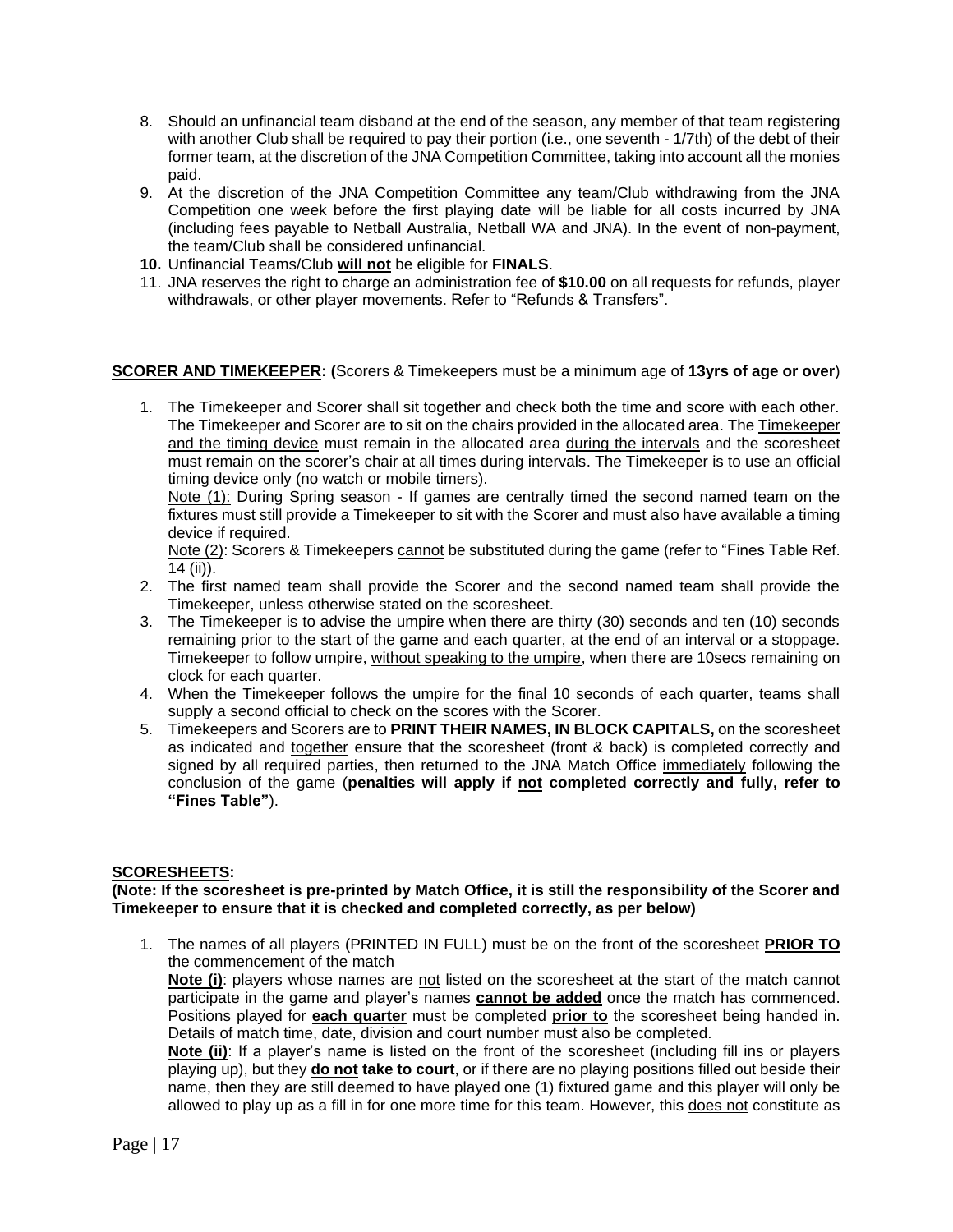a qualifying game for finals; as a player must have taken to court for a minimum of one (1) quarter per fixtured game and for a minimum of three (3) fixtured games, & registered as a player in that team, to qualify for finals (Refer also to "Cancellation of Games", "Disqualified Games", "Finals" & "Forfeits")

**Penalties apply for incomplete scoresheets**. (Refer to "Fines Table").

- 2. Playing positions on the scoresheet must be completed PRIOR TO handing in to the Match Office immediately after the conclusion of the game. NOTE: Quarter by quarter positions can only be completed **prior to the game starting, during intervals and/or immediately after the game** and NOT whilst the game is being played.
- 3. Any **injuries, registrations of new players, players filling in or playing up, or using single game fee or SGV's,** are to be noted on the back of the scoresheet PRIOR TO handing in to Match Office immediately after the conclusion of the game. (Refer to "Fines Table Ref. 10" & "Fill in Players" & "Competitions – No. 3)
- 4. The official scoresheet shall be the only accepted record of the match and the scores entered shall be final. Scorer and Timekeeper must check the scoresheet **together** during the game.
- 5. SET & GO 7U's to 10U's teams must complete the names and positions played for each quarter.
- 6. Both umpires and both captains must **prin**t **their names, IN BLOCK CAPITALS,** on the scoresheet at the completion of the match.
- 7. Timekeepers and Scorers are to **print their name, IN BLOCK CAPITALS,** on the scoresheet where indicated.
- 8. It is the responsibility of the scoring team to hand in the scoresheet to the Match Office**, immediately after the match.** (Refer to "Fines Table")
- 9. Fines & Penalties apply for incomplete scoresheets. (Refer to "Fines Table Ref. 10 (i) & (ii)")
- 10. FINALS: During all the **finals** games the above penalty does not apply. Scoresheets that are not completed **prior to** the commencement time of the game will result in an immediate disqualification of the offending team. The game will not be played out and the other team will be deemed the winner of the match. (Refer to Fines Table – Ref. 10 (iii))

## **SPECTATORS:**

- 1. Please ensure that there is no obstruction to umpires, players or team officials and keep to the areas as requested by the JNA Officials (also refer to the court plan for Spectator areas).
- 2. Spectators are to watch the games from the **grassed areas behind the yellow lines (excluding behind the goal posts on courts 1, 3, 4, 9, 11 & 12),** which are marked around the courts and are not to stand on the court perimeters (except on Court 7, where there is a designated spectator area). (Please refer to JNA Code of Conduct, Policies & Procedures - "Misconduct" section and "Fines Table")
- 3. Spectators are encouraged to support their teams in a positive manner, but are not to coach or direct play in any way as very confusing for the players. The team Coach is the only one to coach and direct play.
- 4. Spectators are to adhere to the JNA Code of Conduct and Spectator Behaviour Policy. (Refer to JNA Website)

## **UMPIRING POLICIES AND PROCEDURES:**

#### **(Refer to JNA Umpiring Policies and Procedures available on the JNA website for further information)**

- 1. All 7&U 13&U teams must provide their own competent and accredited umpire for the Saturday competition.
- 2. For all 17U & Open division teams playing on a Monday night: The JNA Umpire Development Officer (or their representative) **MAY** roster team umpires. Note: this is subject to change and will be confirmed prior to the beginning of each season**.**
- 3. The umpires have control of the match and their decision is final.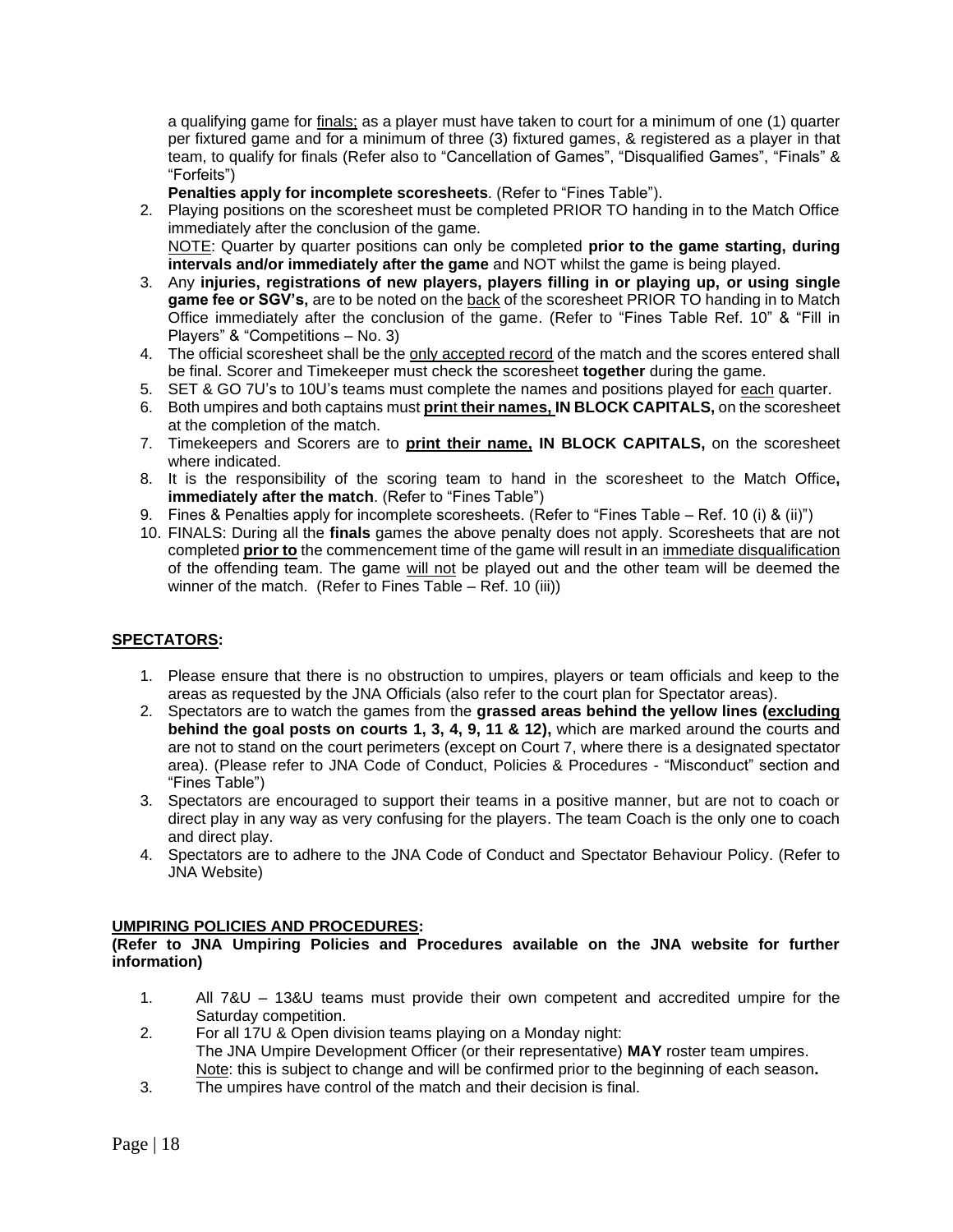4. The team captain only has the right to approach the umpires for clarification of any rule and only during an interval. Any player/s for whom the clarification is relevant may accompany the captain, otherwise NO ONE else is permitted to approach umpires. (also refer to the Official Rules of Netball 2020 No. 5.1.1 (v))

(Note: NSG 7's to 10's team captains may be accompanied by their coach as a support person only)

- 5. After a warning the Umpires have the right to stop the match and report to the JNA Convener any interference contrary to the spirit of the game from the side lines, this includes coaching from an unauthorised person.
- 6. Failure to provide an umpire. (Refer to "Fines Table")
- 7. Umpires must wear suitable white clothing and correct footwear (no jeans, thongs or high heeled shoes will be permitted). Refer to "Umpiring Information & Courses" section for details on penalties imposed for dress code violations. Refer to "Fines Table – Ref. 1 (ii).
- 8. Umpires MUST stand together at intervals and are not to interact with the team they are umpiring for. Umpires are not allowed to coach a team whilst umpiring or during intervals. However, in the NSG 7U's to 10U's competition, umpires can offer suggestions whilst explaining decisions.

(Refer "NSG 7U's to 10U's")

- 9. No interchange of umpires is allowed once a match has commenced except in the case of iniury or illness.
- 10. Umpires are to check both teams (in accordance with the Official Rules of Netball 2020) prior to the commencement of the match and ensure the Scorer, Timekeeper and scoresheet are ready for the commencement of the game.
- 11. Umpires are to print their names on the front of the scoresheet at the end of the game. (Penalties may apply. Refer to "Fines Table")
- 12. If an umpire fails to show for their rostered game, the replacement umpire will be paid at the rate that the absent umpire would have been paid by their club or team.

## **UNFINANCIAL CLUBS/PLAYERS:**

- Any club or player owing money either to JNA or Netball WA shall be deemed unfinancial. Money owing can be in the form of fees, fines or other penalties, etc.
- Unfinancial clubs and their players are not entitled to the rights and privileges of membership until all monies owing (plus interest if applicable) are paid in full to the satisfaction of JNA.
- JNA reserves the right to refuse all further membership applications from unfinancial clubs or players in the future. Refer to rule 16 (6) of the JNA Constitution.

## **UNIFORMS: (Players & Umpires)**

1. **Each player must wear their team's registered uniform in full and as per the JNA Uniform Registration Form submitted by the Club/Team to JNA on registration day; which includes bibs and appropriate matching sports briefs (all one style and colour). If shorts have been registered as part of the uniform, they are required to have a club logo as approved by JNA. Note**: Penalties will not apply for the first two weeks of the competition only. If the registered uniform is unable to be worn during the first two weeks of competition (i.e., if delay in supply of uniform) players must all wear the same style and colour of skirts/skorts/shorts, tops and sports briefs whilst waiting for the registered uniform. JNA must be advised in writing prior to commencement of season if unable to wear the registered uniform.

Refer to Fines Table – Ref. 1 (i)

2. Any athlete 7U-Opens may wear plain black undergarments consisting of plain black leggings and/or long sleeve plain black top under their registered netball uniform. Athletes don't need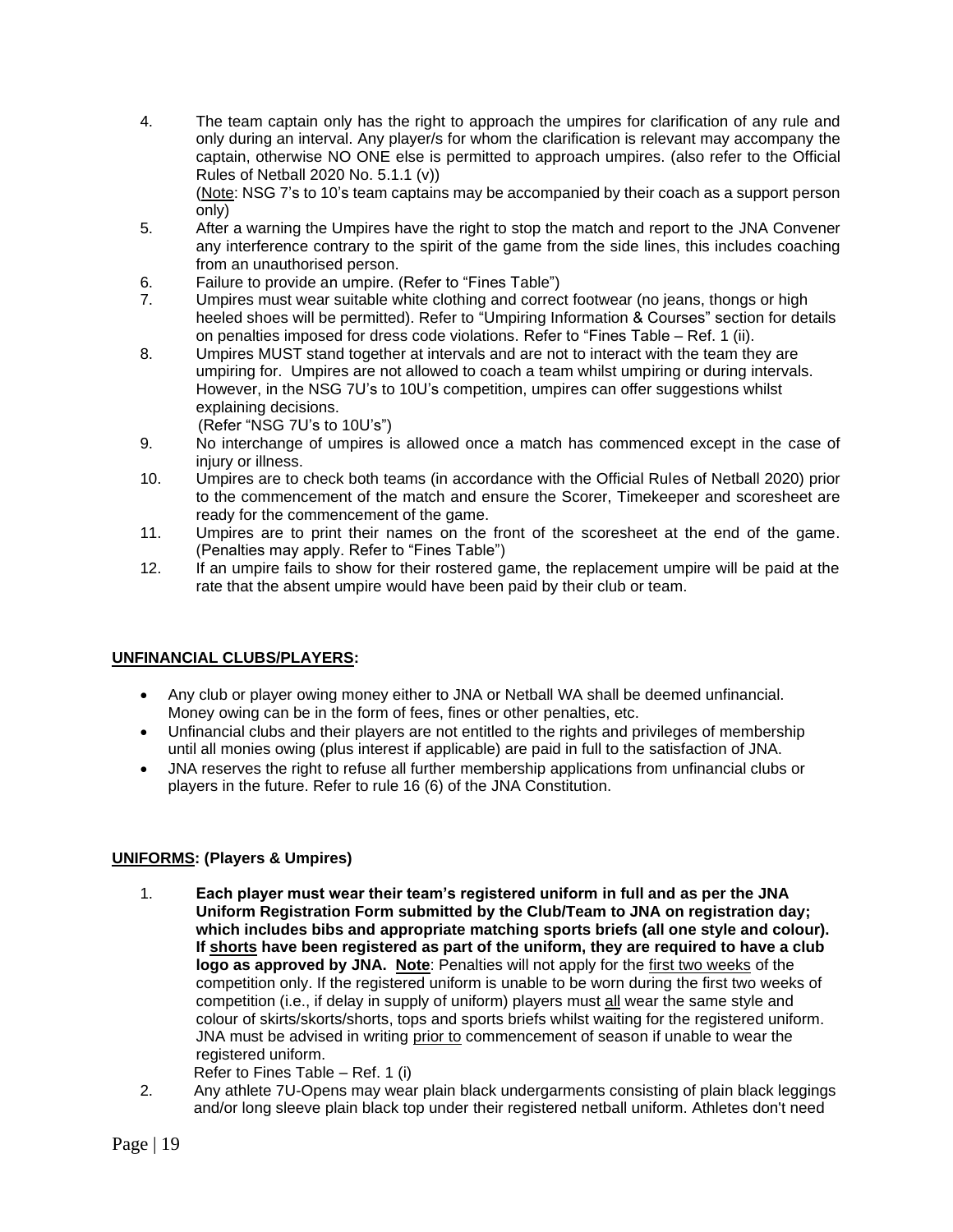to request this option, apply for an exemption, or request to wear the black undergarments. This is an automatic option available to all. JNA do not require a reason why any athlete chooses the option. For safety reasons black undergarments must not have pockets, zips etc.

- 2. Footwear: Suitable enclosed supportive sports footwear must be worn by all players. (Where games may be played indoors, the Arena's footwear policy must be adhered to).
- 3. Bike pants may be worn provided they are part of the registered uniform (same colour and style to be worn by ALL players in the team/club). Both the sports briefs and bike pants **must be shorter** than the skirt/dress.
- 4. The colour of the undergarments, leggings and head coverings are to be black (or of the dominant colour of the club/team's registered uniform). Head coverings are not to cover the face and are to be slim fitting.
- 5. For safety reasons, no hard-brimmed hats/caps may be worn.
- 6. All new, or amendment of, uniforms must be approved by JNA at least **(4) four weeks prior to** JNA team registration day (a JNA Uniform Registration form and a colour photo of the registered uniform, including bibs and sports briefs, is required with all club/team registrations at the beginning of winter season).
- 7. UMPIRE ATTIRE:
	- Umpires should be wearing comfortable clothing that is appropriate for physical activity:
	- Sports shoes
	- White skirt, skort, or shorts, white top, white cap or visor; also, white jacket and white tracksuit pants permitted if the weather is very cold. Failure of an umpire to conform to dress standards will result in a warning from the Umpire Conveners and a fine may be levied if deemed necessary. Refer to Fines Table Ref. No. 1(ii).
	- Hair tied back
	- A method for recording centre passes (e.g., elastic band)
	- Watch (preferably showing seconds) to check time during a stoppage.
	- Whistle (preferably hand held)

#### **VOLUNTEERS:**

Clubs, and/or Independent Teams, may be requested to provide volunteers/attendees for compulsory information sessions, compulsory meetings and/or assistance with any JNA related program/activity. This provision is compulsory.

It is the Club's, or Independent Team's, responsibility to provide correct information to their volunteers/attendees regarding any requirements and/or their potential duties.

 Clubs must also provide representative/s on a JNA committee, in accordance with the JNA Constitution.

Volunteers must comply with all JNA Codes of Conduct & Behaviour, Policies and Procedures and Netball Australia's Member Protection Policy.

Note: penalties may apply, refer to "Fines Table – Ref. No's 12, 13 & 23".

#### **WRITTEN CORRESPONDENCE:**

It is JNA policy that we only enter into correspondence directly, via email to the JNA Head Office, from the Officials of our Member Clubs (i.e., from the President or Secretary of the Club, or the Team Manager if an independent team), and **not** from individual members of the club, or independent team.

Email: [joondalupnetball@bigpond.com](mailto:joondalupnetball@bigpond.com)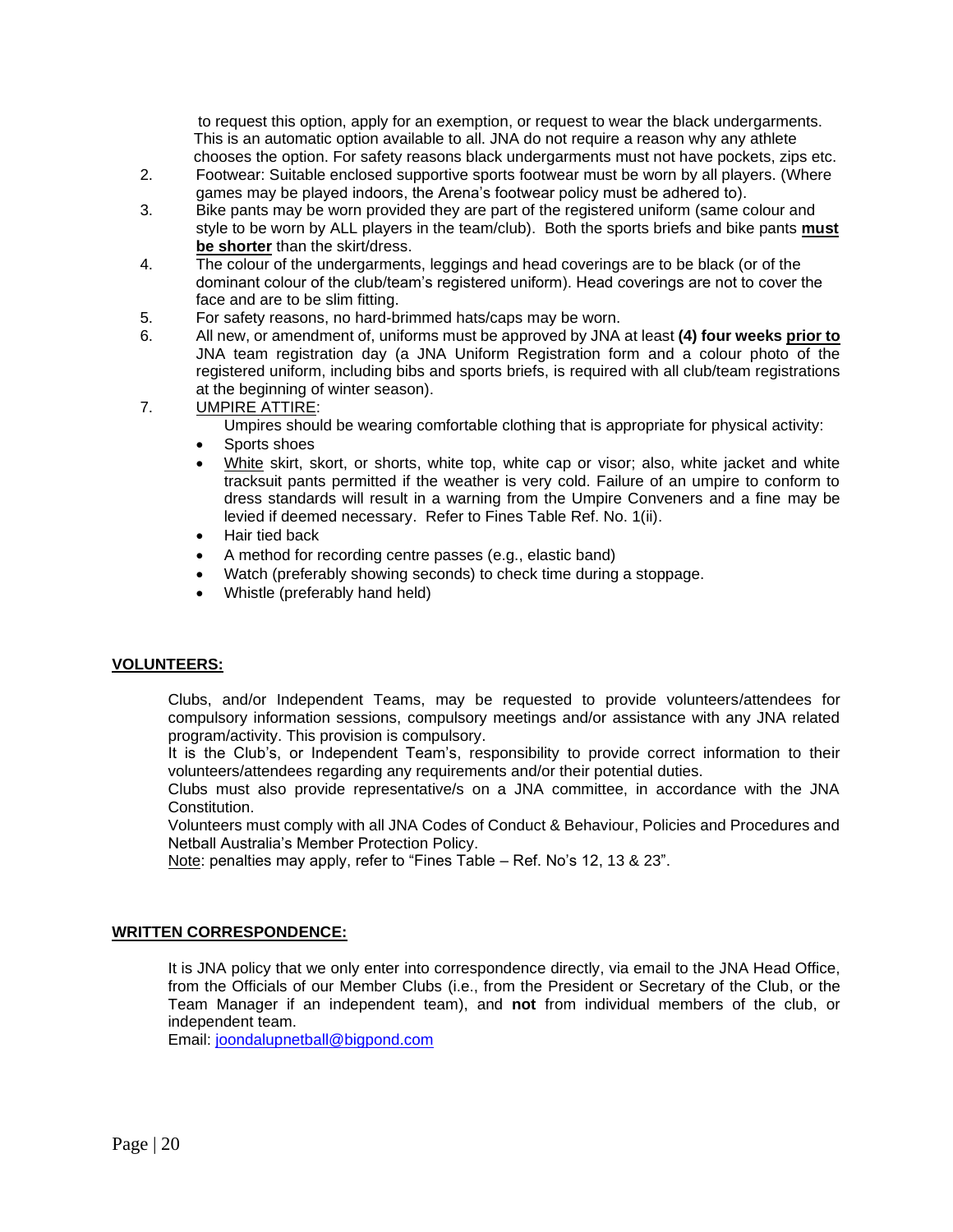## **APPENDIX:**

### **FINES TABLE:**

**Note: All fines are to be paid within 14 days of issue; otherwise, the offending player/s, umpire and/or team will not be allowed to participate in any further games until the fine is paid. Fines imposed in the lead up to any final's matches must be paid prior to taking the court for any finals match.**

**Clubs; or if an independent team, the Team Manager; or an independent umpire, are accountable for the collection of fines incurred by their member/s. (Refer to JNA website for copies of the Code of Conduct/Behaviour and Communication Policies)**

| Ref            | <b>Reason for Fine/Penalty</b>                                                                                | <b>Penalty</b>                            | <b>Fine</b> |
|----------------|---------------------------------------------------------------------------------------------------------------|-------------------------------------------|-------------|
| $\mathbf 1$    | (i) Players in unregistered uniform (i.e., Players not                                                        | $1st$ Offence – written warning to        | N/A         |
|                | wearing the full uniform, as per the club's uniform                                                           | the club advising name of                 |             |
|                | registration form).<br>Note:                                                                                  | offending team & player/s.                |             |
|                | (a) This will not apply for the first two weeks of the                                                        | 2 <sup>nd</sup> Offence, and for each     | \$50        |
|                | competition only. However, during this period, all                                                            | subsequent offence, for any               | per         |
|                | players must endeavor to wear skirts/skorts/shorts                                                            | player/s in the same team even            | player      |
|                | and tops similar in colour to the registered uniform.                                                         | if not the same player as 1 <sup>st</sup> |             |
|                | (b) Verification of the player which is not in the                                                            | Offence.                                  |             |
|                | correct registered uniform will be confirmed by Senior<br>Convener & one of the following- General Convener / |                                           |             |
|                | JNA Umpire Development Officer /Match Office                                                                  |                                           |             |
|                | Admin                                                                                                         |                                           |             |
|                |                                                                                                               |                                           |             |
|                | (ii) <b>Umpires</b> not in full white uniform (including white                                                |                                           |             |
|                | jackets & track pants etc.)                                                                                   | N/A                                       | \$10        |
| $\overline{2}$ | Unregistered or unfinancial player.                                                                           | Offending team disqualified               | \$50        |
|                |                                                                                                               |                                           |             |
| 3              | Playing an ineligible player                                                                                  | Offending team disqualified               | \$50        |
|                | (Refer "Fill In Players or Interchange of Players                                                             |                                           | per         |
|                | Between Divisions")                                                                                           |                                           | team        |
| 4              | Playing an ineligible player during a finals match                                                            | Offending team disqualified               | \$100       |
|                | (Refer to "Competitions" & "Finals")                                                                          |                                           |             |
|                |                                                                                                               |                                           |             |
| 5              | Failure to provide an umpire, or if a rostered umpire                                                         | N/A                                       | \$20        |
|                | fails to attend.<br>(Note: if an umpire is rostered by JNA and umpire                                         |                                           |             |
|                | fails to give a minimum of 3 hrs notice (i.e., 3 hrs                                                          |                                           |             |
|                | prior to the first scheduled game of the day/night),                                                          |                                           |             |
|                | to the JNA AUDO, then this fine will apply. If the                                                            |                                           |             |
|                | umpire is affiliated to a JNA club, the club will be                                                          |                                           |             |
|                | responsible for ensuring that the fine is paid. If                                                            |                                           |             |
|                | umpire is independent and fine not paid then the cost<br>of fine will be deducted from their next game)       |                                           |             |
| 6              | Failure to provide an umpire which leads to a forfeit                                                         | Match Forfeited                           | N/A         |
|                |                                                                                                               | Loss of 1 point plus                      |             |
|                |                                                                                                               | Pay opposing team's umpire@               |             |
|                |                                                                                                               | Club or JNA current rates                 |             |
| $\overline{7}$ | Failure to provide an umpire for finals                                                                       | N/A                                       | \$50        |
|                |                                                                                                               |                                           |             |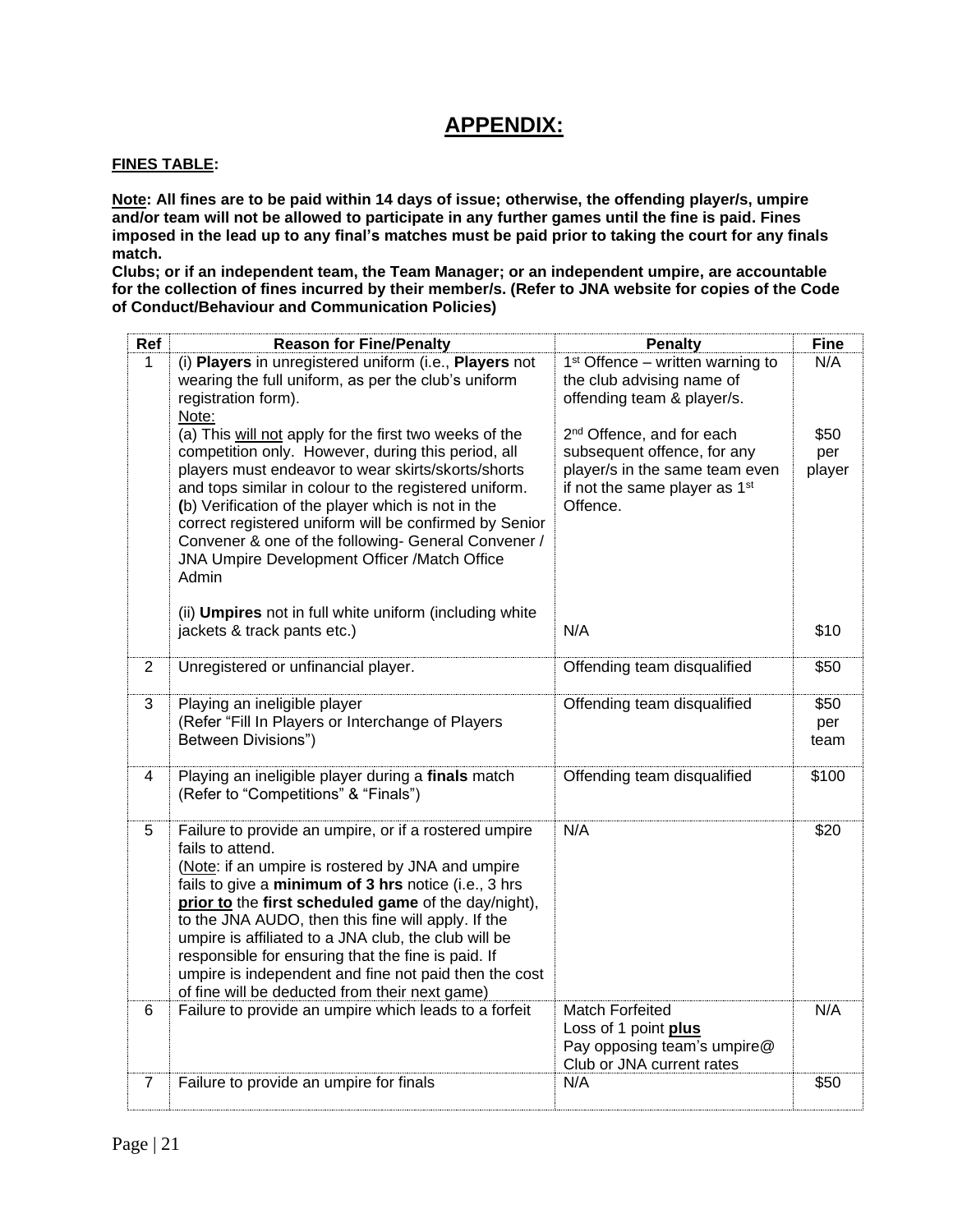| 8  | Forfeiting a match                                                                                                                                                                                                                             | Loss of 1 point & loss of goals<br>scored plus<br>BOTH umpires to be paid,<br>unless the minimum required<br>advice time has been given to<br>all parties (including umpires).<br>Refer to "Forfeits" for times. | \$50<br>$\omega$<br>Current<br>Club or<br><b>JNA</b><br>rate |
|----|------------------------------------------------------------------------------------------------------------------------------------------------------------------------------------------------------------------------------------------------|------------------------------------------------------------------------------------------------------------------------------------------------------------------------------------------------------------------|--------------------------------------------------------------|
| 9  | Failure to hand in scoresheet on game day                                                                                                                                                                                                      | N/A                                                                                                                                                                                                              | \$10                                                         |
| 10 | (i) Failure to complete a scoresheet correctly<br>(includes Umpires) – primary offence (e.g., positions<br>not completed for each quarter, name of fill in player<br>not completed on back of scoresheet, umpire name<br>not filled in, etc.). | N/A                                                                                                                                                                                                              | \$10                                                         |
|    | (ii) Failure to complete a scoresheet correctly or<br>completely leading to a disqualification (e.g., names,<br>including fill ins etc., not completed at front prior to<br>commencement of game)                                              | Offending team disqualified<br>plus<br>BOTH umpires to be paid @<br>Club or JNA rates<br>(Refer to "Disqualified Games")                                                                                         | @<br>Current<br>rate                                         |
|    | (iii) Failure to complete all the scoresheet correctly<br>and completely prior to commencement of game<br>during a finals game                                                                                                                 | Offending team disqualified<br>plus<br>BOTH umpires to be paid @<br>Club or JNA rates<br>(Refer to "Disqualified Games")                                                                                         | $^\copyright$<br>Current<br>rate                             |
| 11 | Falsifying a scoresheet                                                                                                                                                                                                                        | Offending team disqualified                                                                                                                                                                                      | \$50                                                         |
| 12 | Failure to provide:-                                                                                                                                                                                                                           |                                                                                                                                                                                                                  |                                                              |
|    | a volunteer as required<br>(i)                                                                                                                                                                                                                 | N/A                                                                                                                                                                                                              | \$50                                                         |
|    | a representative on a JNA committee, in<br>(ii)<br>accordance with the JNA Constitution.                                                                                                                                                       | N/A                                                                                                                                                                                                              | \$50 per<br>month<br>until<br>position<br>filled             |
| 13 | Failure to attend a compulsory meeting and/or<br>information session.                                                                                                                                                                          | Fine applies per TEAM and/or<br>to the number of<br>representatives JNA requests<br>to attend.                                                                                                                   | \$100<br>each                                                |
|    | (ii) Failure to attend an umpire information session                                                                                                                                                                                           |                                                                                                                                                                                                                  | \$10                                                         |
| 14 | (i) Failure to provide a competent scorer or<br>timekeeper as required (minimum age requirement is<br>13 years of age or over).                                                                                                                | Loss of 2 goals to the offending<br>team                                                                                                                                                                         | N/A                                                          |
|    | (ii) Allocated Scorer/Timekeeper fails to score/time<br>for the entirety of the game.                                                                                                                                                          | N/A                                                                                                                                                                                                              | \$10                                                         |
|    | (iii) If both teams do not provide the timekeeper and<br>scorer.                                                                                                                                                                               | Game cancelled and both<br>umpires to be paid @ Club or<br>JNA rate. No points will be<br>allocated for either team.                                                                                             | $^{\textregistered}$<br>Current<br>rate                      |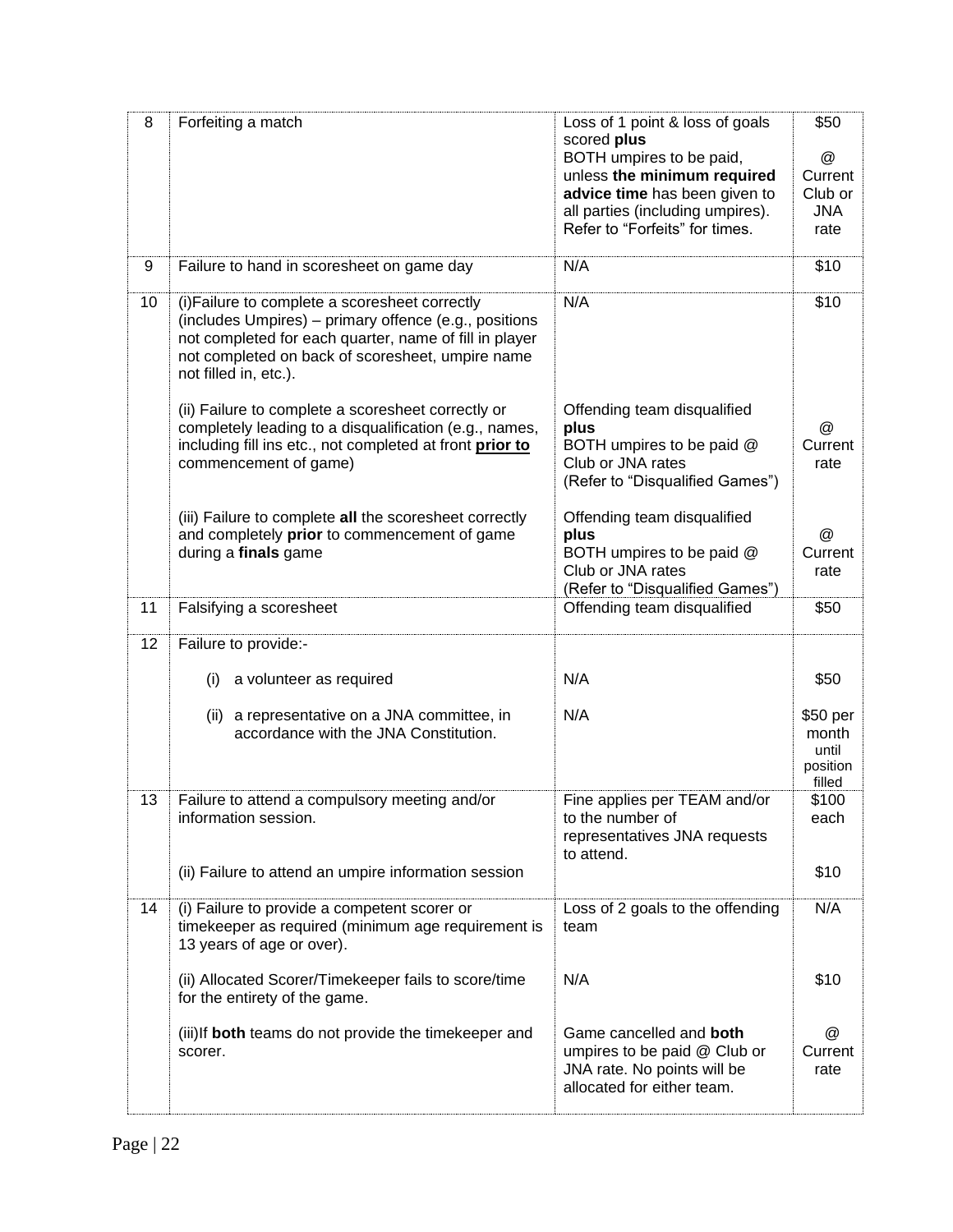| <b>Failure to rotate players correctly in the 9U's, 10U's &amp; N/A</b> |      |
|-------------------------------------------------------------------------|------|
| 11U's competitions.                                                     | PFR  |
| (Refer to "Matches $-$ No's 5 & 6")                                     | TFAM |
|                                                                         |      |

| Ref.            | <b>Reason for Fine/Penalty</b>                                                                                                                                                              | <b>Penalty</b>                                                                                                                                                               | <b>Fine</b>                 |
|-----------------|---------------------------------------------------------------------------------------------------------------------------------------------------------------------------------------------|------------------------------------------------------------------------------------------------------------------------------------------------------------------------------|-----------------------------|
| 16              | Player sent off for unduly rough play,<br>not responding to umpire's<br>instructions or warnings.                                                                                           |                                                                                                                                                                              |                             |
|                 | 1st offence                                                                                                                                                                                 | Letter to club                                                                                                                                                               | \$50                        |
|                 | 2nd offence                                                                                                                                                                                 | Fine + Suspension 1-3 weeks                                                                                                                                                  | \$100                       |
|                 | 3rd offence                                                                                                                                                                                 | Fine + Suspension 3-6 weeks                                                                                                                                                  | \$150                       |
| 17              | (i) For offensive and abusive language<br>and behavior to another player and/or<br>to a team.                                                                                               | As decided on by the JNA Committee and<br>may include one or more of the following: -<br>Fine, Letter to the club and/or                                                     | \$50 min                    |
|                 | (ii) For offensive and abusive                                                                                                                                                              | Suspension or dismissal from the<br>association.                                                                                                                             | up to                       |
|                 | language and behavior to an umpire.                                                                                                                                                         |                                                                                                                                                                              | \$300<br>max                |
|                 | (iii) For offensive and abusive<br>language and behavior to an official<br>(which includes, but not exclusive to,<br>Timekeepers, Scorers and/or JNA<br>Conveners/Personnel).               |                                                                                                                                                                              |                             |
| 18              | Physically harming or attacking, or the<br>intent to harm or attack, another<br>player, umpire, official or spectator<br>and which is deemed as not to be<br>within the spirit of the game. | Suspension 1-6 weeks, or dismissal from the<br>association<br>Letter to club                                                                                                 | \$250                       |
| 19              | For offensive language by a Club<br>Official, or a spectator associated with<br>that club.<br>Clubs will be held liable for their<br>members' behavior including SGV<br>players.            | As decided on by the JNA Committee and<br>may include one or more of the following: -<br>Fine, Letter to the club and/or<br>Suspension, or dismissal from the<br>association | \$100 min<br>up to<br>\$500 |
| 20              | Intentionally playing players under<br>other registered players or playing<br>unregistered players.                                                                                         | Offending team disqualified<br>(Note: If in FINALS round - disqualified for<br>all remaining finals games)<br>Letter to club                                                 | \$150                       |
| $\overline{21}$ | On the spot fine for abuse of an<br>official (refer to Ref. No. 19 of Fines<br>Table) or umpire.                                                                                            | Letter to club                                                                                                                                                               | \$100                       |
| 22              | Any athlete, official or spectator<br>involved in any misconduct which<br>contravenes the JNA Communication                                                                                 | 1 <sup>st</sup> Offence – Fine as determined by the JNA<br>Committee including one or more of the<br>following: -                                                            | \$100 min<br>up to          |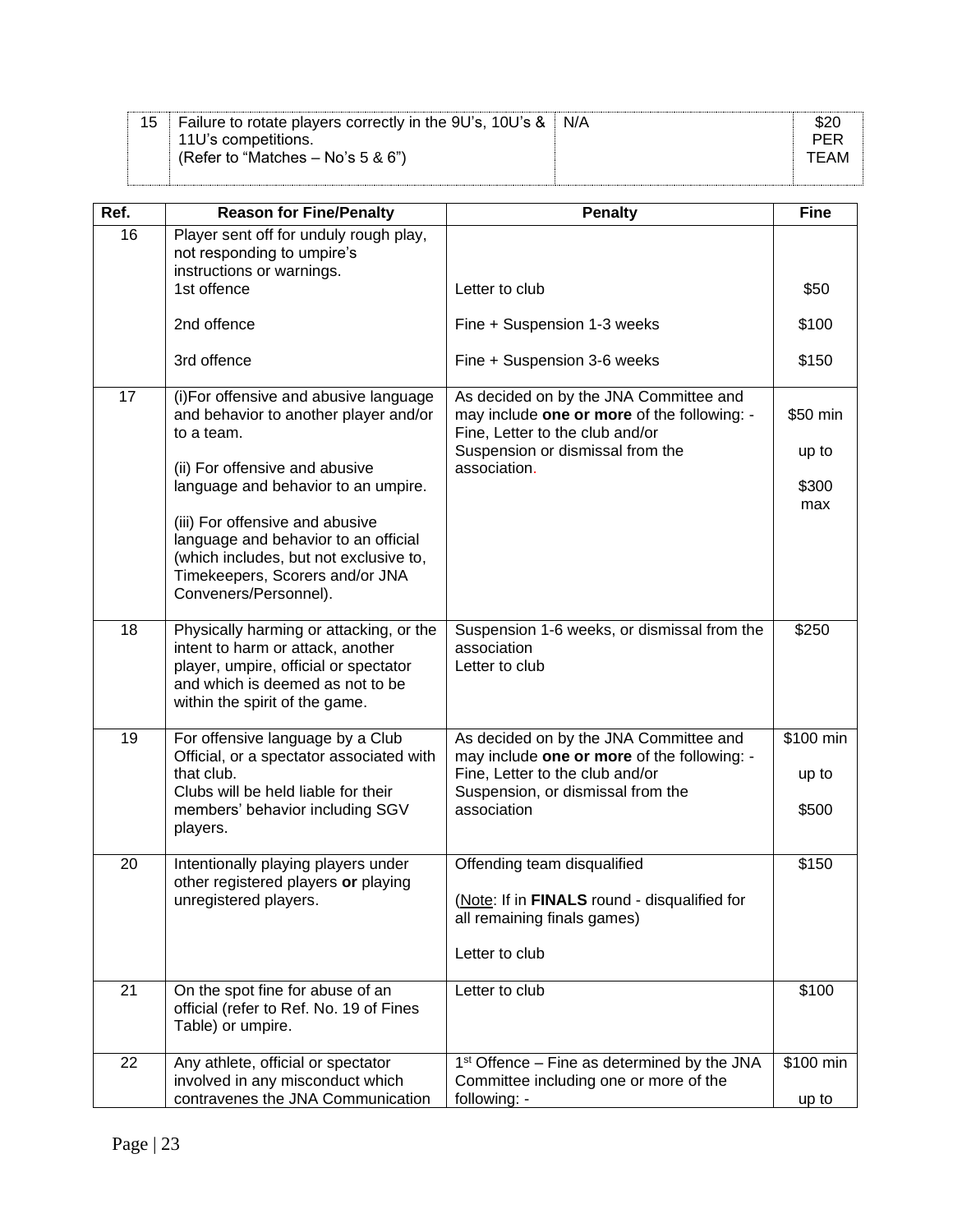|    | Policy against another athlete,<br>umpire, Club or JNA official and/or<br>JNA member/s.                | Letter to club, suspension, letters of apology<br>and/or any other requirements as deemed<br>necessary by JNA.<br>$2nd$ Offence – Termination from the<br>Association | \$150             |
|----|--------------------------------------------------------------------------------------------------------|-----------------------------------------------------------------------------------------------------------------------------------------------------------------------|-------------------|
| 23 | (i) Non-compliance with JNA Code of<br>Behaviour for Players, Spectators or<br>Club Officials          | Penalty and fine as determined by the JNA<br>Committee and may include one or more of<br>the following: -<br>Fine, Letter to the club and/or                          | \$10 min<br>up to |
|    | (ii) Non-compliance with JNA Policies<br>& Procedures and/or bylaws (if any)<br>(Refer to JNA Website) | Suspension or dismissal from the<br>association.                                                                                                                      | \$150             |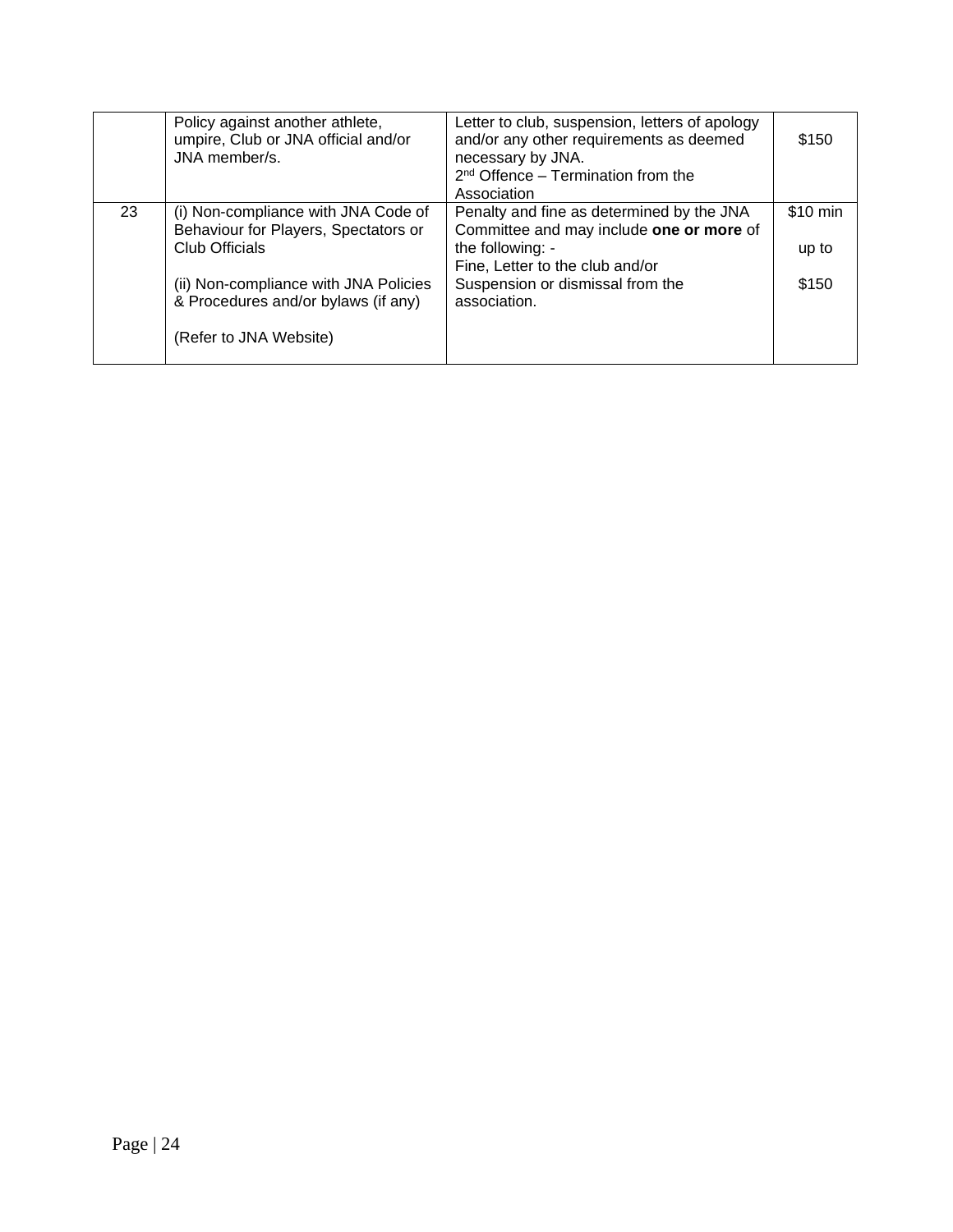## **IMPORTANT CONTACT INFORMATION:**

## **JOONDALUP NETBALL ASSOCIATION:**

#### **Head Office: (Admin staff – Viv & Kaylene)**

Joondalup Sports Club 25 Kennedya Drive, Joondalup WA 6027 Office Hours: Tuesday, Wednesday & Thursday 9.30am – 3.30pm Telephone: (08) 9301 4495 Head Office Email: [joondalupnetball@bigpond.com](mailto:joondalupnetball@bigpond.com) Website: [www.joondalupnetballassociation.wa.netball.com.au](http://www.joondalupnetballassociation.wa.netball.com.au/) (Calendar of Events available on website)

#### **EFT Details**:

**General Act payments** - BSB No: 066-191, Act No: 10020757 (Club use only for team registrations) (Narration required: Club name)

**Note: payments for all Assoc Champs (MAC) and Metro League (MLC)** fees and merchandise are purchased via MyNetball.

#### **Competition Days Only**:

Forfeit advice – refer to relevant section in Policy & Procedure Handbook Match Office Mobile: 0478 840 636 (text only, not to be used for general enquiries) (**TEXT only** - full details of forfeiting team, name, game time etc., as per policy requirements, followed by an email, with the Forfeit Form, to JNA Head Office) Match Office Email: [joondalupnetballmo@outlook.com](mailto:joondalupnetballmo@outlook.com) (**Game days only**)

#### **Venue:**

HBF Arena Joondalup, Kennedya Drive, Joondalup

#### **JNA 2021 Executive Committee:**

| President:                         | <b>Kerry Collings</b> |               |
|------------------------------------|-----------------------|---------------|
| Vice President:                    | Michelle Martin       |               |
| Treasurer:                         | Alison Clark          |               |
| Secretary:                         | <b>Karen Peters</b>   |               |
| <b>Competition Coordinator:</b>    | Joscinta Cole         |               |
| Development Officer:               | Craig Baseley         |               |
| <b>Umpire Development Officer:</b> | Alana Penny           |               |
| <b>General Committee Members:</b>  | <b>Sharon Knott</b>   | Kylie Kershaw |
|                                    | Rodney Deville        | Jen Rodgers   |

#### **CLUB CONTACTS: (Refer to JNA Website**)

#### **A.C.S.R.A (T/A JOONDALUP SPORTS CLUB):**

Clubrooms: HBF Arena Joondalup (near western oval) Telephone: 0412 689 806 (Facility Manager) Email: [acsra\\_facilitymanager@iinet.net.au](mailto:acsra_facilitymanager@iinet.net.au) Postal address: PO BOX 196, Joondalup WA 6919

#### **NETBALL WA:**

Office: 200 Selby St, Jolimont WA 6014 Postal Address: PO Box 930, Subiaco WA 6904 Telephone: (08) 9380 3700 Email: [info@netballwa.com.au](mailto:info@netballwa.com.au) Web: [www.netballwa.com.au](http://www.netballwa.com.au/) Insurance: [www.willis.com.au/netballaustralia](http://www.willis.com.au/netballaustralia) (To make a claim, refer to link on JNA website)